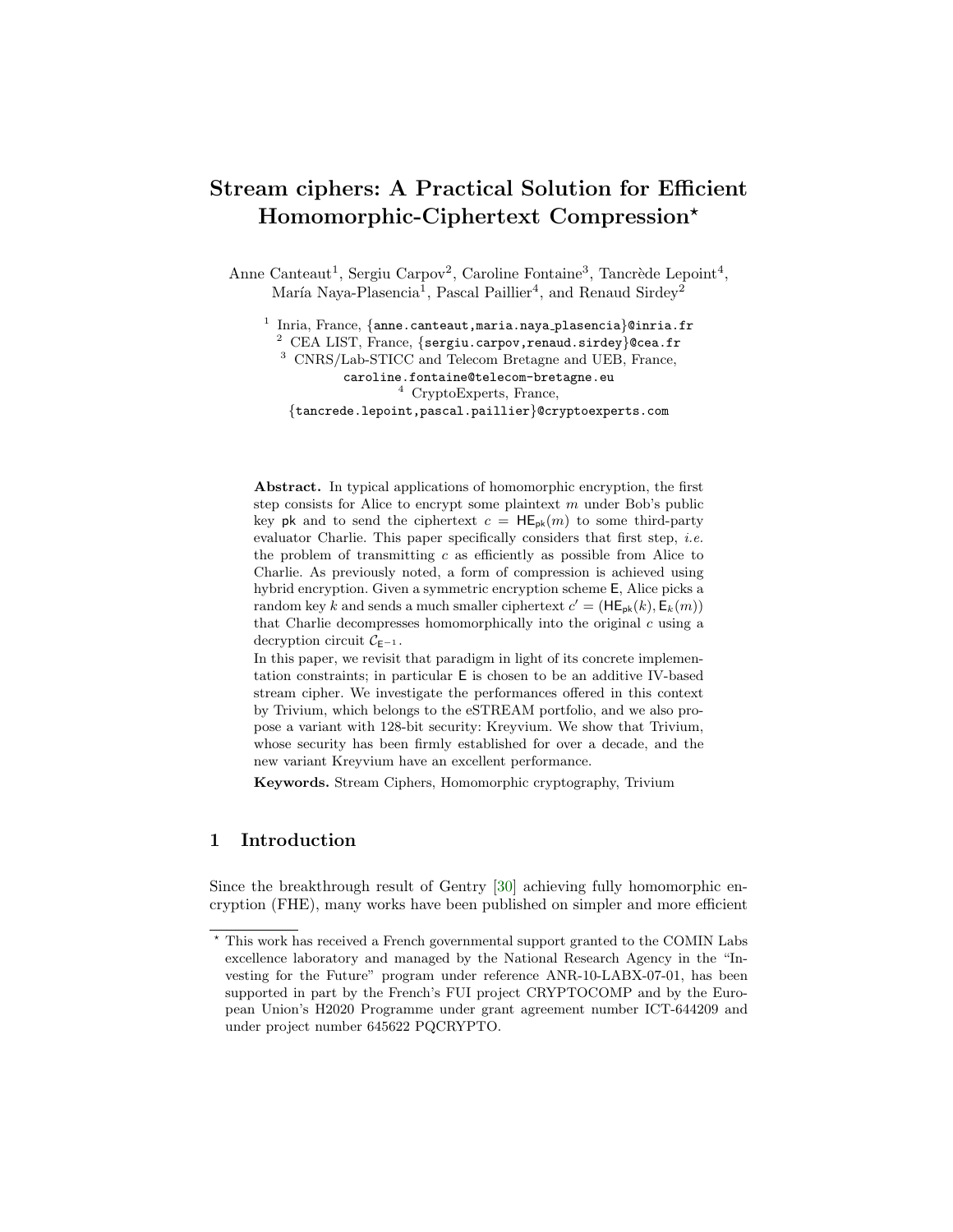schemes based on homomorphic encryption. Because they allow arbitrary computations on encrypted data, FHE schemes suddenly opened the way to exciting new applications, in particular cloud-based services in several areas (see e.g.  $[46,33,42]$  $[46,33,42]$  $[46,33,42]$ .

Compressed encryption. In these cloud applications, it is often assumed that some data is sent encrypted under a homomorphic encryption (HE) scheme to the cloud to be processed in a way or another. It is thus typical to consider, in the first step of these applications, that a user (Alice) encrypts some data  $m$  under some other user's public key  $pk$  (Bob) and sends some homomorphic ciphertext  $c = HE_{pk}(m)$  to a third-party evaluator in the Cloud (Charlie). The roles of Alice and Bob are clearly distinct, even though they might be played by the same entity in some applications.

However, all HE schemes proposed so far suffer from a very large ciphertext expansion; the transmission of c between Alice and Charlie is therefore a very significant bottleneck in practice. The problem of reducing the size of  $c$  as efficiently as possible has first been considered in  $[46]$  wherein m is encrypted with a symmetric encryption scheme  $E$  under some key  $k$  randomly chosen by Alice, who then sends a much smaller ciphertext  $c' = (HE_{pk}(k), E_k(m))$  to Charlie. Given  $c'$ , Charlie then exploits the homomorphic property of  $HE$  and recovers

$$
c = \mathsf{HE}_{\mathsf{pk}}(m) = \mathcal{C}_{\mathsf{E}^{-1}}\left(\mathsf{HE}_{\mathsf{pk}}(k), \mathsf{E}_{k}(m)\right)
$$

by homomorphically evaluating the decryption circuit  $C_{E^{-1}}$ . This can be assimilated to a *compression method* for homomorphic ciphertexts,  $c'$  being the result of applying a *compressed encryption scheme* to the plaintext  $m$  and  $c$  being recovered from c' using a ciphertext decompression procedure. In that approach obviously, the new encryption rate  $|c'|/|m|$  becomes asymptotically close to 1 for long messages, which leaves no significant margin for improvement. However, the paradigm of ciphertext compression leaves totally open the question of how to choose E in a way that minimizes the decompression overhead, while preserving the same security level as originally intended.

Prior art. The cost of homomorphically evaluating several symmetric primitives has been investigated, including optimized implementations of AES [\[31,](#page-19-4)[18](#page-18-0)[,23\]](#page-18-1), and of the lightweight block ciphers SIMON [\[43\]](#page-19-5) and PRINCE [\[24\]](#page-18-2). Usually lightweight block ciphers seem natural candidates for efficient evaluations in the encrypted domain. However, they may also lead to much worse performances than a homomorphic evaluation of, say, AES. Indeed, contemporary HE schemes use noisy ciphertexts, where a fresh ciphertext includes a noise component which grows along with homomorphic operations. Usually a homomorphic multiplication increases the noise by much larger proportions than a homomorphic addition. The maximum allowable level of noise (determined by the system parameters) then depends mostly on the multiplicative depth of the circuit. Many lightweight block ciphers balance out their simplicity by a large number of rounds, e.g. KATAN and KTANTAN [\[11\]](#page-18-3), with the effect of considerably increasing their multiplicative depth. This type of design is therefore prohibitive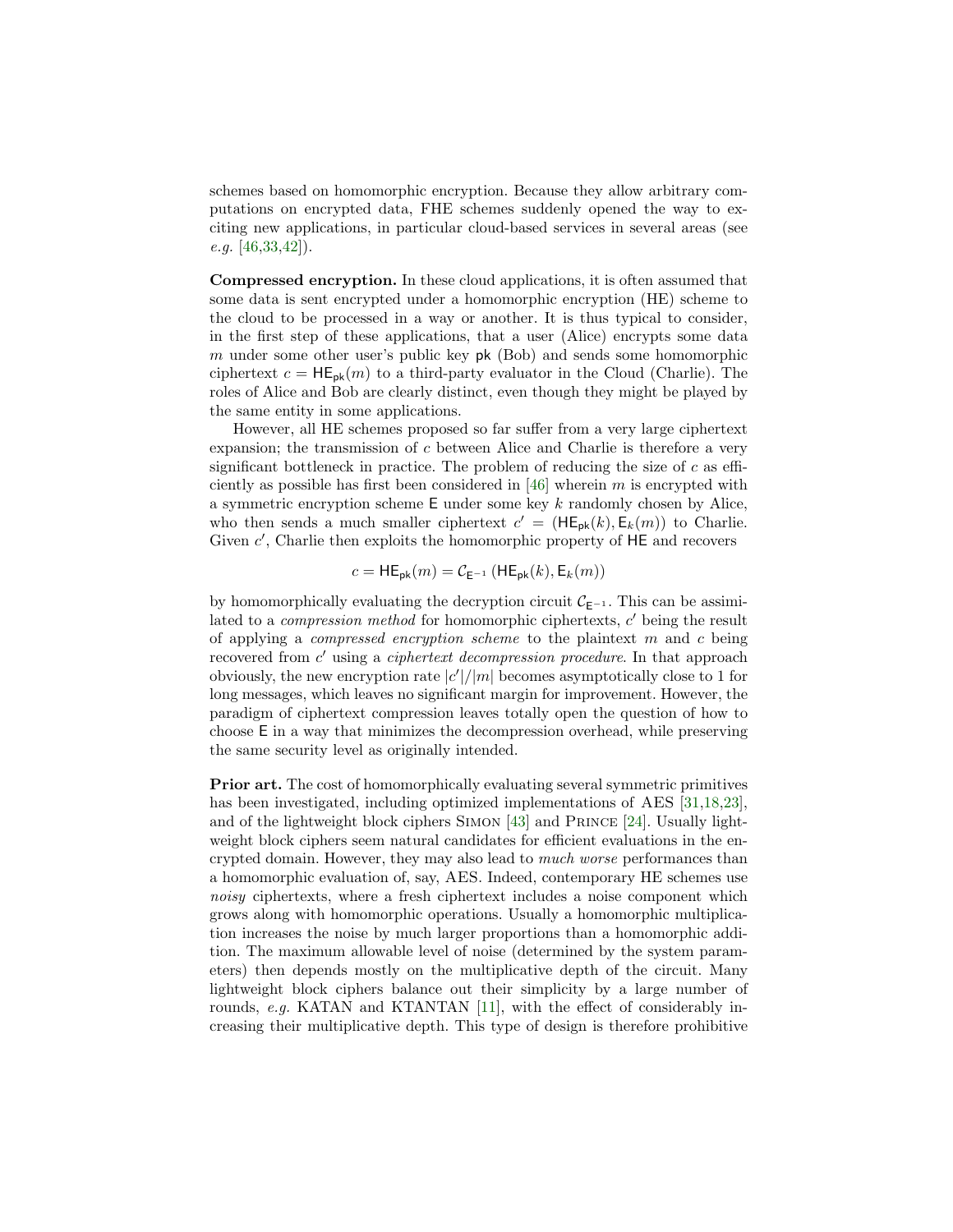in a HE context. Still Prince appears to be a much more suitable block cipher for homomorphic evaluation than AES (and than Simon), because it specifically targets applications that require a low latency; it is designed to minimize the cost of an unrolled implementation  $[9]$  rather than to optimize e.g. silicon area.

At Eurocrypt 2015, Albrecht, Rechberger, Schneider, Tiessen and Zohner observed that the usual criteria that rule the design of lightweight block ciphers are not appropriate when designing a symmetric encryption scheme with a low-cost homomorphic evaluation [\[2\]](#page-17-1). Indeed, both the number of rounds and the number of binary multiplications required to evaluate an Sbox have to be taken into account. Minimizing the number of rounds is a crucial issue for low-latency ciphers like Prince, while minimizing the number of multiplications is a requirement for efficient masked implementations.

These two criteria have been considered together for the first time by Albrecht *et al.* in the recent design of a family of block ciphers called LOWMC  $[2]$ with very small multiplicative size and depth<sup>[5](#page-2-0)</sup>. However, the proposed instances of LowMC, namely LowMC-80 and LowMC-128, have recently had some security issues [\[21\]](#page-18-4). They actually present some weaknesses inherent in their low multiplicative complexity. Indeed, the algebraic normal forms  $(i.e.,$  the multivariate polynomials) describing the encryption and decryption functions are sparse and have a low degree. This type of features is usually exploited in algebraic attacks, cube attacks and their variants, e.g. [\[20](#page-18-5)[,22](#page-18-6)[,4\]](#page-17-2). While these attacks are rather general, the improved variant used for breaking LowMC [\[21\]](#page-18-4), named interpolation attack [\[38\]](#page-19-6), specifically applies to block ciphers. Indeed it exploits the sparse algebraic normal form of some intermediate bit within the cipher using that this bit can be evaluated both from the plaintext in the forward direction and from the ciphertext in the backward direction. This technique leads to several attacks including a key-recovery attack against LowMC-128 with time complexity  $2^{118}$  and data complexity  $2^{73}$ , implying that the cipher does not provide the expected 128-bit security level.

Our contributions. We emphasize that beyond the task of designing a HEfriendly block cipher, revisiting the whole compressed encryption scheme (in particular its internal mode of operation) is what is really needed in order to take these concrete HE-related implementation constraints into account.

First, we identify that homomorphic decompression is subject to an *offline* phase and an online phase. The offline phase is plaintext-independent and therefore can be performed in advance, whereas the online phase completes decompression upon reception of the plaintext-dependent part of the compressed ciphertext. Making the online phase as quick as technically doable leads us to choose an additive IV-based stream cipher to implement E. However, we note that the use of a lightweight block cipher as the building-block of that stream

<span id="page-2-0"></span><sup>&</sup>lt;sup>5</sup> It is worth noting that in a HE context, reducing the multiplicative size of a symmetric primitive might not be the first concern (while it is critical in a multiparty computation context, which also motivated the work of Albrecht *et al.* [\[2\]](#page-17-1)), whereas minimizing the multiplicative depth is of prime importance.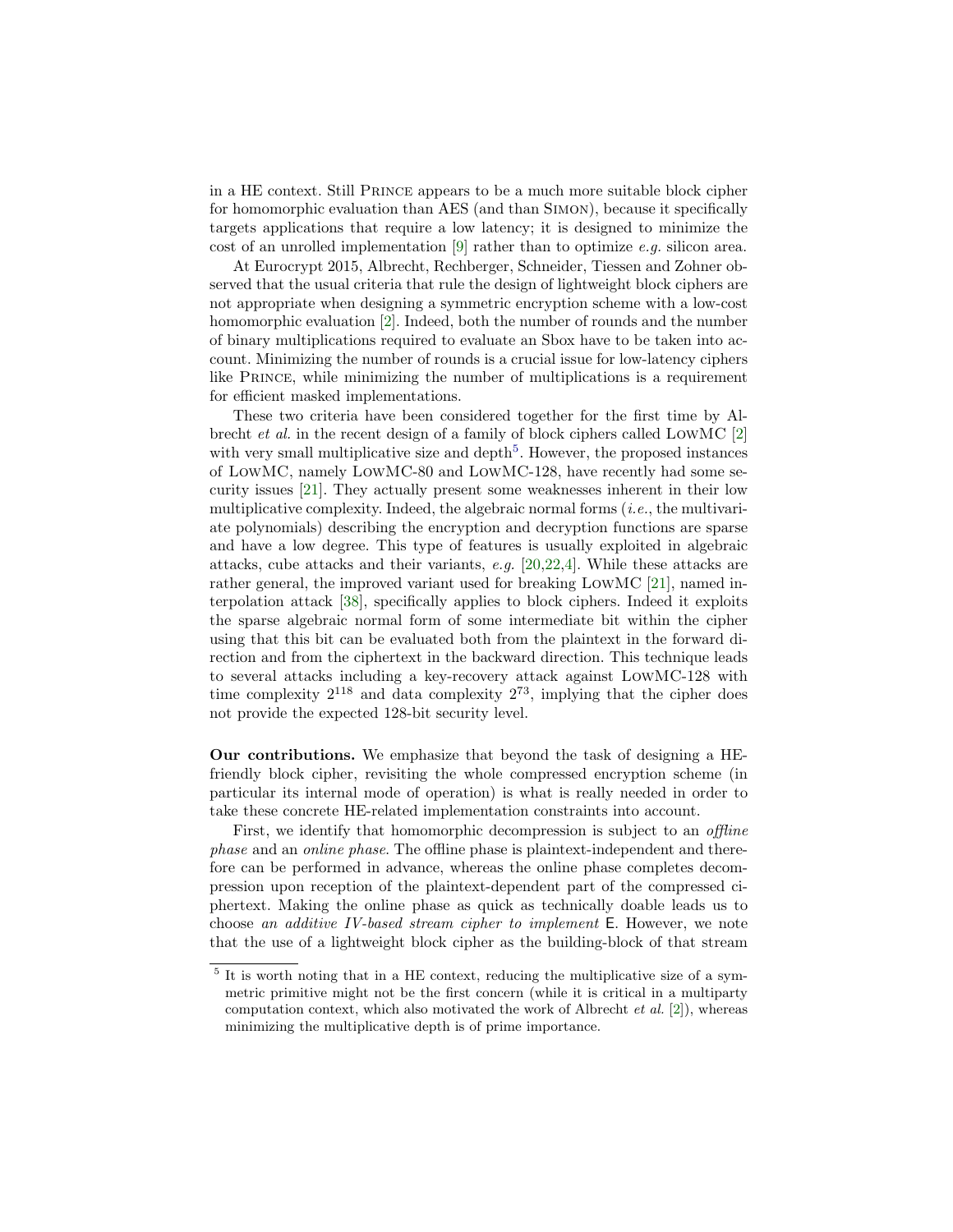cipher usually provides a security level limited to  $2^{n/2}$  where n is the block size [\[48\]](#page-19-7), thus limiting the number of encrypted blocks to (typically) less than  $2^{32}$  (*i.e.* 32GB for 64-bit blocks).

As a result, we propose our own candidate for E: the keystream generator Trivium [\[13\]](#page-18-7), which belongs to the eSTREAM portfolio of recommended stream ciphers, and a new proposal called Kreyvium, which shares the same internal structure but allows for bigger keys of  $128$  bits<sup>[6](#page-3-0)</sup>. The main advantage of Kreyvium over Trivium is that it provides 128-bit security (instead of 80-bit) with the same multiplicative depth, and inherits the same security arguments. It is worth noticing that the design of a variant of Trivium which guarantees a 128-bit security level has been raised as an open problem for the last ten years [\[1,](#page-17-3) p. 30]. Beside a higher security level, it also accommodates longer IVs, so that it can encrypt up to  $46 \cdot 2^{128}$  plaintext bits under the same key, with multiplicative depth only 12. Moreover, both Trivium and Kreyvium are resistant against the interpolation attacks used for breaking LowMC since these ciphers do not rely on a permutation which would enable the attacker to compute backwards.

We implemented our construction and instantiated it with Trivium, Kreyvium and LowMC in CTR-mode. Our results show that the promising performances attained by the HE-dedicated block cipher LowMC can be achieved with wellknown primitives whose security has been firmly established for over a decade.

Organization of the paper. We introduce a general model and a generic construction to compress homomorphic ciphertexts in Section [2.](#page-3-1) Our construction using Trivium and Kreyvium is described in Section [3.](#page-7-0) Subsequent experimental results are presented in Section [4.](#page-14-0)

## <span id="page-3-1"></span>2 A Generic Design for Efficient Decompression

In this section, we describe our model and generic construction to transmit compressed homomorphic ciphertexts between Alice and Charlie. We use the same notation as in the introduction: Alice wants to send some plaintext  $m$ , encrypted under Bob's public key pk (of an homomorphic encryption scheme HE) to a third party evaluator Charlie.

#### 2.1 Offline/Online Phases in Ciphertext Decompression

Most practical scenarios would likely find it important to distinguish between three distinct phases within the homomorphic evaluation of  $C_{\text{F}-1}$ :

1. an offline key-setup phase which only depends on Bob's public key and can be performed once and for all before Charlie starts receiving compressed ciphertexts encrypted under Bob's key;

<span id="page-3-0"></span><sup>&</sup>lt;sup>6</sup> Independently from our results, another variant of Trivium named Trivi-A has been proposed [\[16\]](#page-18-8). It handles larger keys but uses longer registers. It then needs more rounds for mixing the internal state, which means that it is much less adapted to our setting than Kreyvium.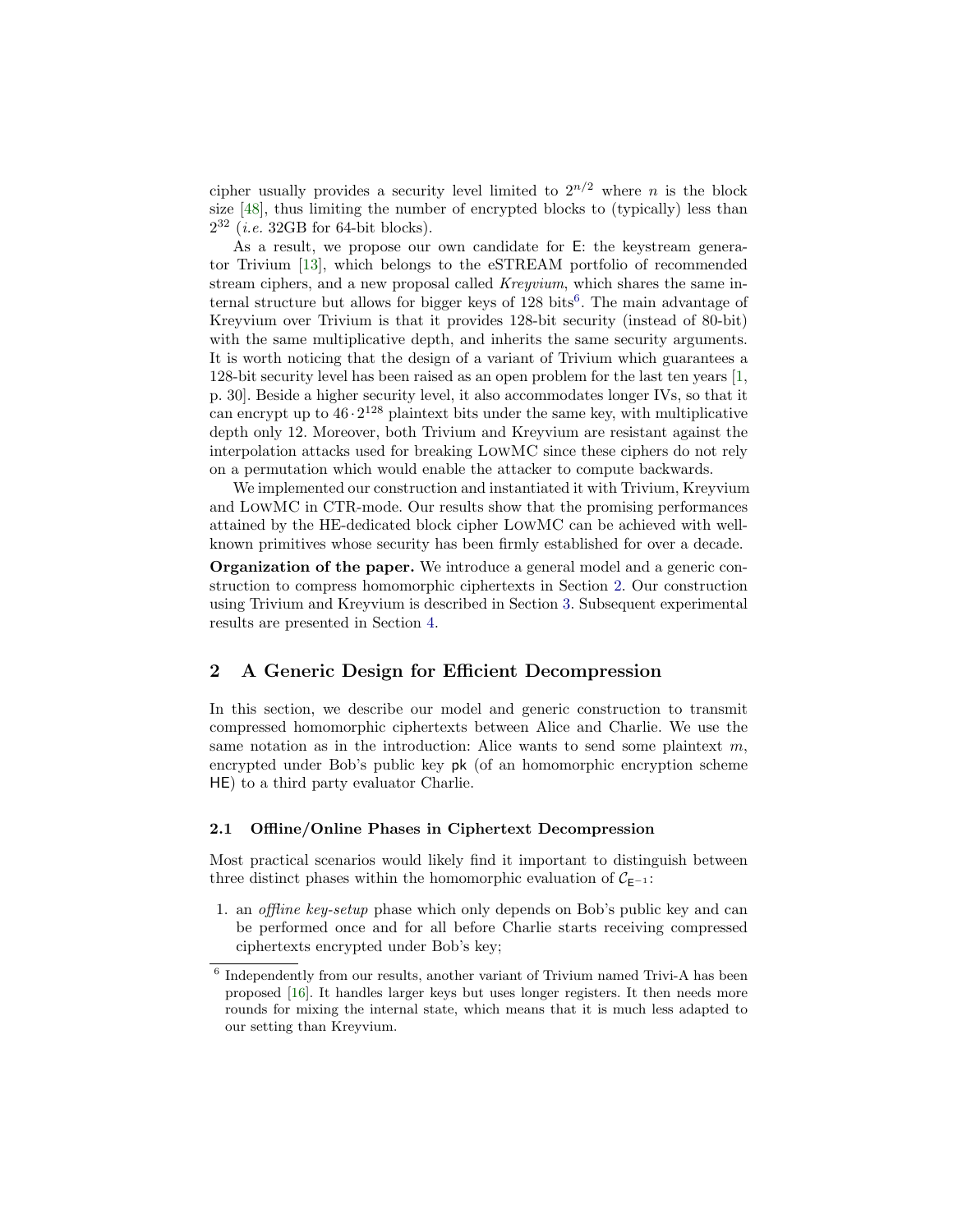- 2. an offline decompression phase which can be performed only based on some plaintext-independent material found in the compressed ciphertext;
- 3. an online decompression phase which aggregates the result of the offline phase with the plaintext-dependent part of the compressed ciphertext and (possibly very quickly) recovers the decompressed ciphertext c.

As such, our general-purpose formulation  $c' = (HE_{pk}(k), E_k(m))$  does not allow to make a clear distinction between these three phases. In our context, it is much more relevant to reformulate the encryption scheme as an IV-based encryption scheme where the encryption and decryption process are both deterministic but depend on an IV:

$$
\mathsf{E}_k(m) \stackrel{\text{def}}{=} (IV, \mathsf{E}'_{k, IV}(m)) \ .
$$

Since the IV has a limited length, it can be either transmitted during an offline preprocessing phase, or may alternately correspond to a state which is maintained by the server. Now, to minimize the latency of homomorphic decompression for Charlie, the online phase should be reduced to a minimum. The most appropriate choice in this respect consists in using an additive IV-based stream cipher Z so that

$$
\mathsf{E}'_{k,IV}(m) = Z(k,IV) \oplus m.
$$

In this reformulation, the decompression process is clearly divided into a offline precomputation stage which only depends on  $pk$ , k and IV, and an online phase which is plaintext-dependent. The online phase is thus reduced to a mere XOR between the plaintext-dependent part of the ciphertext  $\mathsf{E}'_{k,IV}(m)$  and the HEencrypted keystream  $HE(Z(k, IV))$ , which comes essentially for free in terms of noise growth in HE ciphertexts. All expensive operations *(i.e.* homomorphic multiplications) are performed during the offline decompression phase where  $HE(Z(k, IV))$  is computed from  $HE(k)$  and IV.

#### 2.2 Our Generic Construction

We devise the generic construction depicted on Fig. [1.](#page-5-0) It is based on a homomorphic encryption scheme HE with plaintext space  $\{0, 1\}$ , an expansion function G mapping  $\ell_{IV}$ -bit strings to strings of arbitrary size, and a fixed-size parametrized function F with input size  $\ell_x$ , parameter size  $\ell_k$  and output size N.

**Compressed encryption.** Given an  $\ell_m$ -bit plaintext m, Bob's public key pk and  $IV \in \{0,1\}^{\ell_{IV}}$ , the compressed ciphertext c' is computed as follows:

- 1. Set  $t = \lceil \ell_m/N \rceil$ ,
- 2. Set  $(x_1, ..., x_t) = G(IV; t\ell_x),$
- 3. Randomly pick  $k \leftarrow \{0,1\}^{\ell_k}$ ,
- 4. For  $1 \leq i \leq t$ , compute  $z_i = F_k(x_i)$ ,
- 5. Set keystream to the  $\ell_m$  leftmost bits of  $z_1 || \ldots || z_t$ ,
- 6. Output  $c' = (\mathsf{HE}_{\mathsf{pk}}(k), m \oplus \mathsf{keystream}).$

Ciphertext decompression. Given  $c'$  as above, Bob's public key pk and  $IV \in$  $\{0,1\}^{\ell_{IV}}$ , the ciphertext decompression is performed as follows: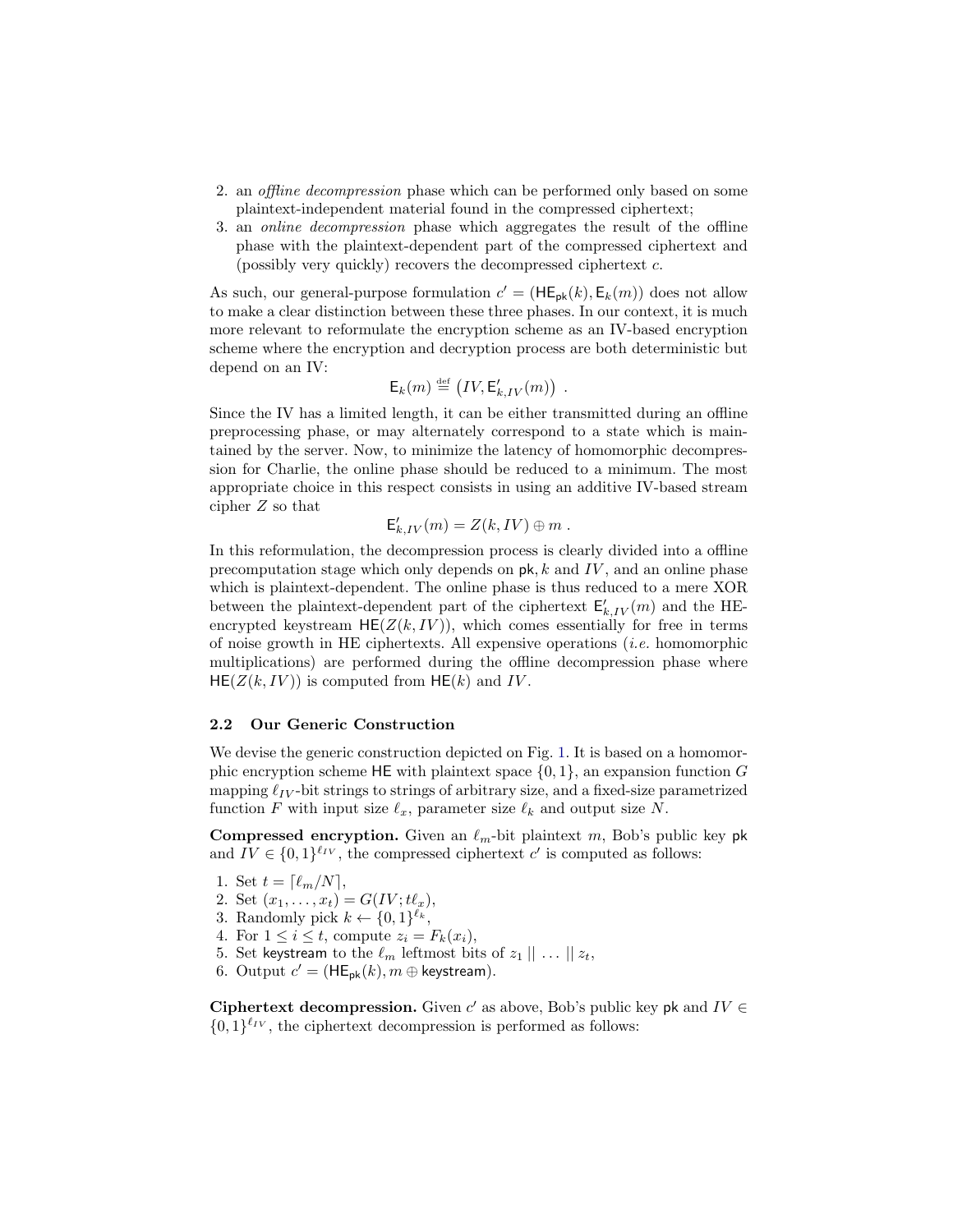

<span id="page-5-0"></span>Fig. 1. Our generic construction. The multiplicative depth of the circuit is equal to the depth of  $C_F$ . This will be the bottleneck in our protocol and we want the multiplicative depth of F to be as small as possible. With current HE schemes, the circuit  $\mathcal{C}_{\oplus}$  is usually very fast (addition of ciphertexts) and has a negligible impact on the noise in the ciphertext.

- 1. Set  $t = \lfloor \ell_m/N \rfloor$ ,
- 2. Set  $(x_1, ..., x_t) = G(IV; t\ell_x),$
- 3. For  $1 \leq i \leq t$ , compute  $\mathsf{HE}_{\mathsf{pk}}(z_i) = \mathcal{C}_F(\mathsf{HE}_{\mathsf{pk}}(k), x_i)$  with some circuit  $\mathcal{C}_F$ ,
- 4. Deduce  $\mathsf{HE}_{\mathsf{pk}}(\mathsf{keystream})$  from  $\mathsf{HE}_{\mathsf{pk}}(z_1), \ldots, \mathsf{HE}_{\mathsf{pk}}(z_t),$
- 5. Compute  $c = HE_{\rm pk}(m) = C_{\oplus} (HE_{\rm pk}(\text{keystream}), m \oplus \text{keystream}).$

The circuit  $\mathcal{C}_{\oplus}$  computes  $HE(a \oplus b)$  given  $HE(a)$  and b where a and b are bit-strings of the same size. In our construction, the cost of decompression per plaintext block is fixed and roughly equals one single evaluation of the circuit  $\mathcal{C}_F$ ; most importantly, the multiplicative depth of the decompression circuit is also fixed, and set to the depth of  $\mathcal{C}_F$ .

How secure are compressed ciphertexts? From a high-level perspective, compressed homomorphic encryption is just hybrid encryption and relates to the generic KEM-DEM construct. A complete characterization of the security results attached to the KEM-DEM framework is presented in [\[35\]](#page-19-8). In particular when the KEM and the DEM are IND-CPA, the resulting hybrid PKE scheme is at least IND-CPA. This result applies directly here: assuming the semantic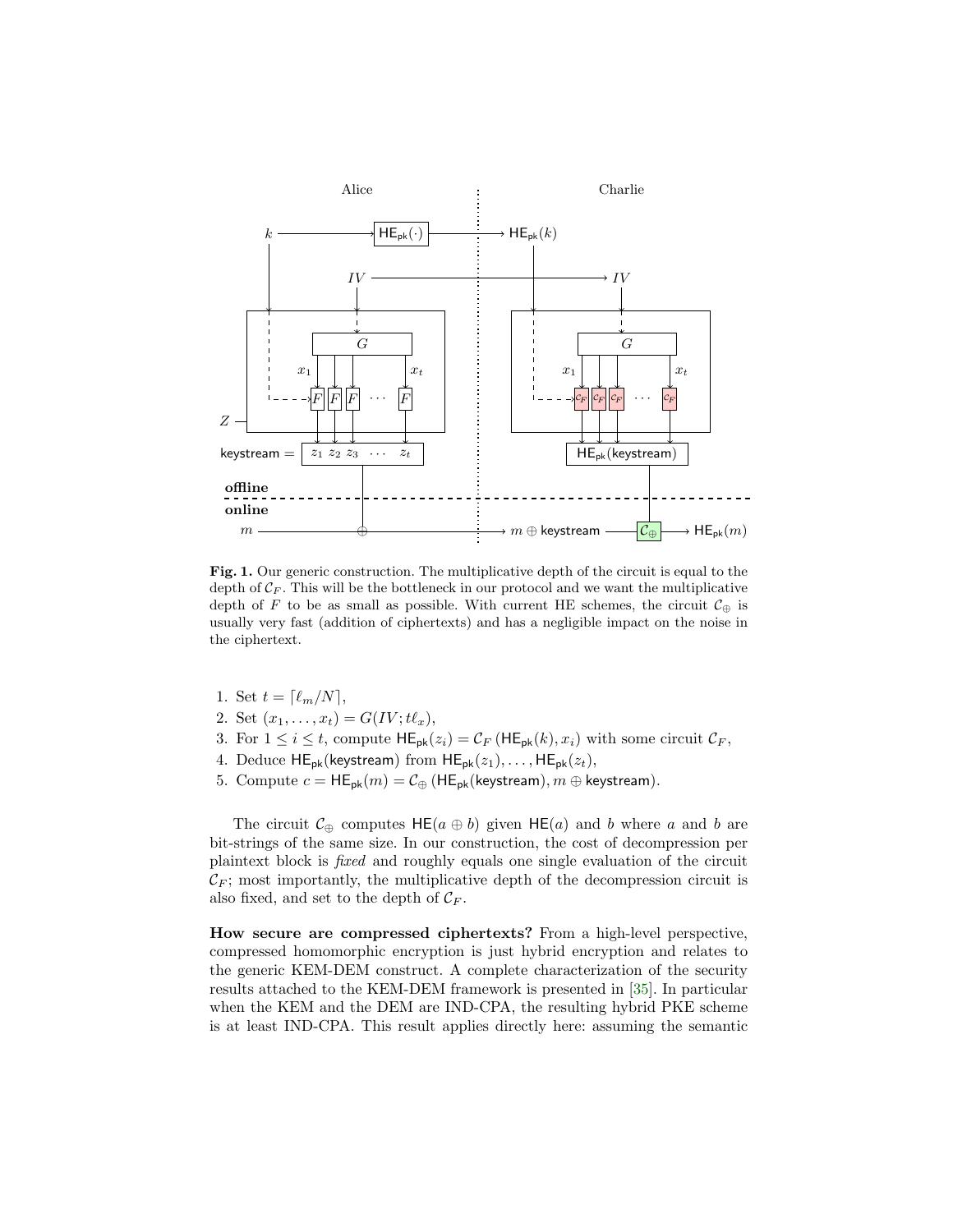security of our homomorphic KEM<sup>[7](#page-6-0)</sup>, and a general-purpose IND-CPA secure DEM, our compressed encryption scheme is IND-CPA secure.

Instantiating the paradigm. The rest of the paper focuses on how to choose the expansion function  $G$  and function  $F$  so that the homomorphic evaluation of  $\mathcal{C}_F$  is as fast (and its multiplicative depth as low) as possible. In our approach, the value of IV is assumed to be shared between Alice and Charlie and needs not be transmitted along with the compressed ciphertext. For instance, IV is chosen to be an absolute constant such as  $IV = 0^{\ell}$  where  $\ell = \ell_{IV} = \ell_x$ . Another example is to take for  $IV \in \{0,1\}^{\ell}$  a synchronized state that is updated between transmissions. Also, the expansion function  $G$  is chosen to implement a counter in the sense of the NIST description of the CTR mode [\[47\]](#page-19-9), for instance

 $G(IV; t\ell) = (IV, IV \boxplus 1, \dots, IV \boxplus (t-1))$  where  $a \boxplus b = (a + b) \mod 2^{\ell}$ .

Finally, F is chosen to ensure both an appropriate security level and a low multiplicative depth. We focus in Section [3](#page-7-0) on the keystream generator corresponding to Trivium, and on a new variant, called Kreyvium.

Interestingly, the output of an iterated PRF used in CTR mode is computationally indistinguishable from random [\[6,](#page-17-4) Th. 13]. Hence, under the assumption that Trivium or Kreyvium is a PRF<sup>[8](#page-6-1)</sup>, the keystream  $z_1 \parallel \ldots \parallel z_t$  produced by our construction is also indistinguishable. It follows directly from [\[35\]](#page-19-8) that the compressed encryption scheme is IND-CPA. Although the security of Trivium and Kreyvium is empiric, Section [3](#page-7-0) provides a strong rationale for the Kreyvium design and makes it the solution with the smallest homomorphic evaluation latency known so far.

Why not use a block cipher for  $F$ ? Although not specifically in these terms, the use of lightweight block ciphers like Prince and Simon has been proposed in the context of compressed homomorphic ciphertexts e.g.  $[43,24]$  $[43,24]$ . However a complete encryption scheme based on the ciphers has not been defined. This is a major issue since the security provided by all classical modes of operation (including all variants of CBC, CTR, CFB, OFB, OCB. . . ) is inherently limited to  $2^{n/2}$  where *n* is the block size [\[48\]](#page-19-7) (see also *e.g.* [\[39,](#page-19-10) p. 95]). Only a very few modes providing beyond-birthday security have been proposed, e.g. [\[37,](#page-19-11)[50\]](#page-19-12), but they induce a higher implementation cost and their security is usually upperbounded by  $2^{2n/3}$ .

In other words, the use of a block cipher operating on 64-bit blocks like PRINCE or SIMON-32/64 implies that the number of blocks encrypted under the same key should be significantly less that  $2^{32}$  (*i.e.* 32GB for 64-bit blocks). Therefore, only block ciphers with a large enough block size, like the LowMC

<span id="page-6-0"></span><sup>7</sup> Note that it is usual that HE schemes succeed in achieving CPA security, but often grossly fail to realize any form of CCA1 security, to the point of admitting simple key recovery attacks [\[17\]](#page-18-9).

<span id="page-6-1"></span> $^8$  Note that this equivalent to say that Kreyvium instantiated with a random key and mapping the IV's to the keystream is secure [\[7,](#page-17-5) Sec. 3.2].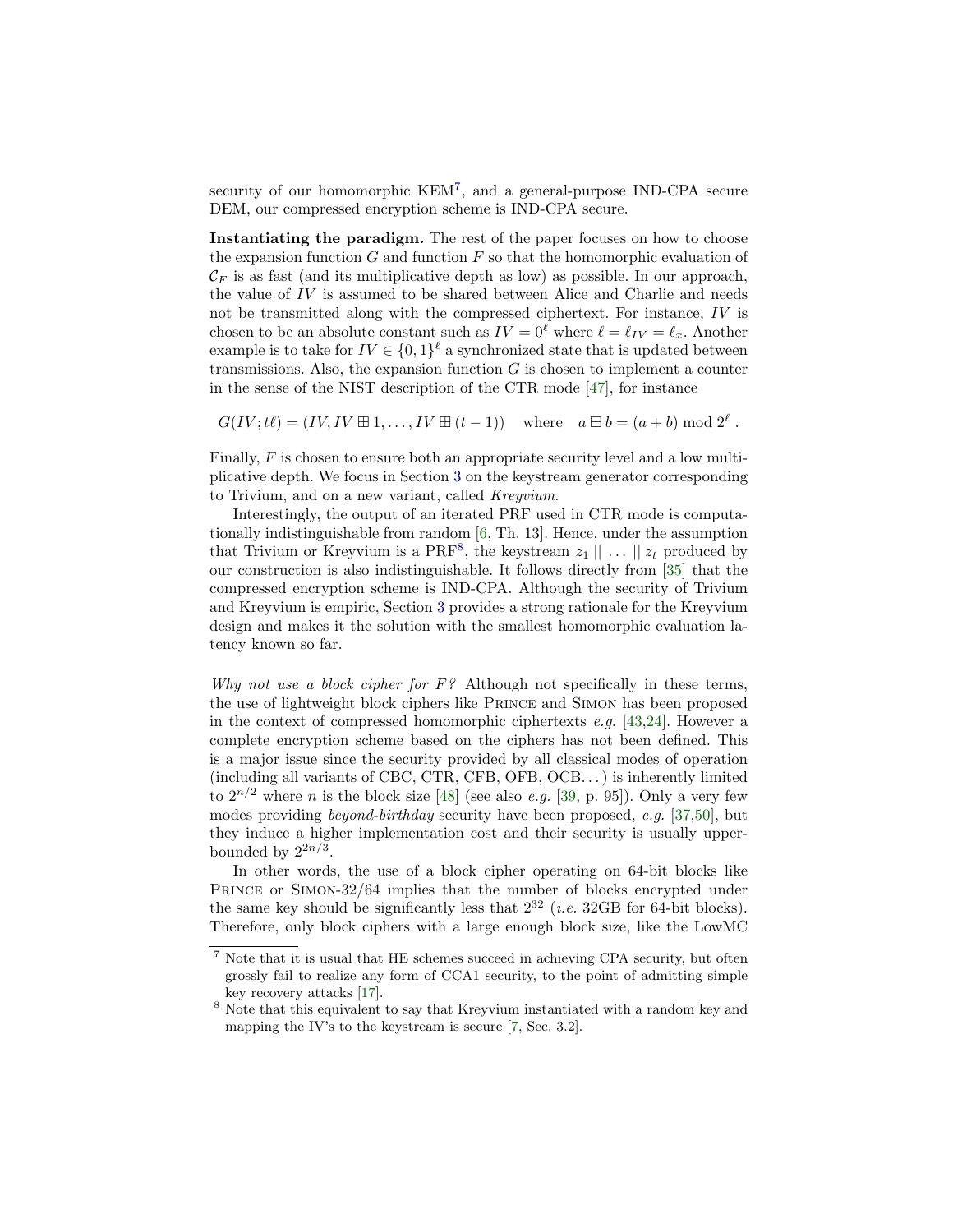instantiation with a 256-bit block proposed in [\[2\]](#page-17-1), are suitable in applications which may require the encryption of more than  $2^{32}$  bits under the same key.

# <span id="page-7-0"></span>3 Trivium and Kreyvium, Two Low-Depth Stream Ciphers

Since an additive stream cipher is the optimal choice, we now focus on keystream generation, and on its homomorphic evaluation. An IV-based keystream generator is decomposed into:

- a resynchronization function, Sync, which takes as input the IV and the key (possibly expanded by some precomputation phase), and outputs some n-bit initial state;
- $-$  a transition function  $\Phi$  which computes the next state of the generator;
- $-$  a filtering function  $f$  which computes a keystream segment from the internal state.



Since generating N keystream bits may require a circuit of depth up to

$$
(\operatorname{depth}(\mathsf{Sync}) + N \operatorname{depth}(\varPhi) + \operatorname{depth}(f)),
$$

the best design strategy for minimizing this value consists in choosing a transition function with a small depth. The extreme option is to choose for  $\Phi$  a linear function as in the CTR mode where the counter is implemented by an LFSR. An alternative strategy consists in choosing a nonlinear transition whose depth does not increase too fast when it is iterated. The influence of Sync on the multiplicative depth of the circuit is further investigated in [\[14\]](#page-18-10).

Size of the internal state. A major specificity of our context is that a large internal state can be easily handled. Indeed, in most classical stream ciphers, the internal-state size usually appears as a bottleneck because the overall size of the quantities to be stored highly influences the number of gates in the implementation. This is not the case in our context. It might seem, a priori, that increasing the size of the internal state automatically increases the number of nonlinear operations (because the number of inputs of  $\Phi$  increases). But, this is not the case if a part of this larger internal state is used, for instance, for storing the secret key. This strategy can be used for increasing the security at no implementation cost. Indeed, the complexity of all generic attacks aiming at recovering the internal state of the generator is  $\mathcal{O}(2^{n/2})$  where n is the size of the secret part of the internal state even if some part is not updated during the keystream generation. For instance, the time-memory-data-tradeoff attacks in [\[5,](#page-17-6)[32,](#page-19-13)[8\]](#page-17-7) aim at inverting the function which maps the internal state of the generator to the first keystream bits. But precomputing some values of this function must be feasible by the attacker, which is not the case if the filtering or transition function depends on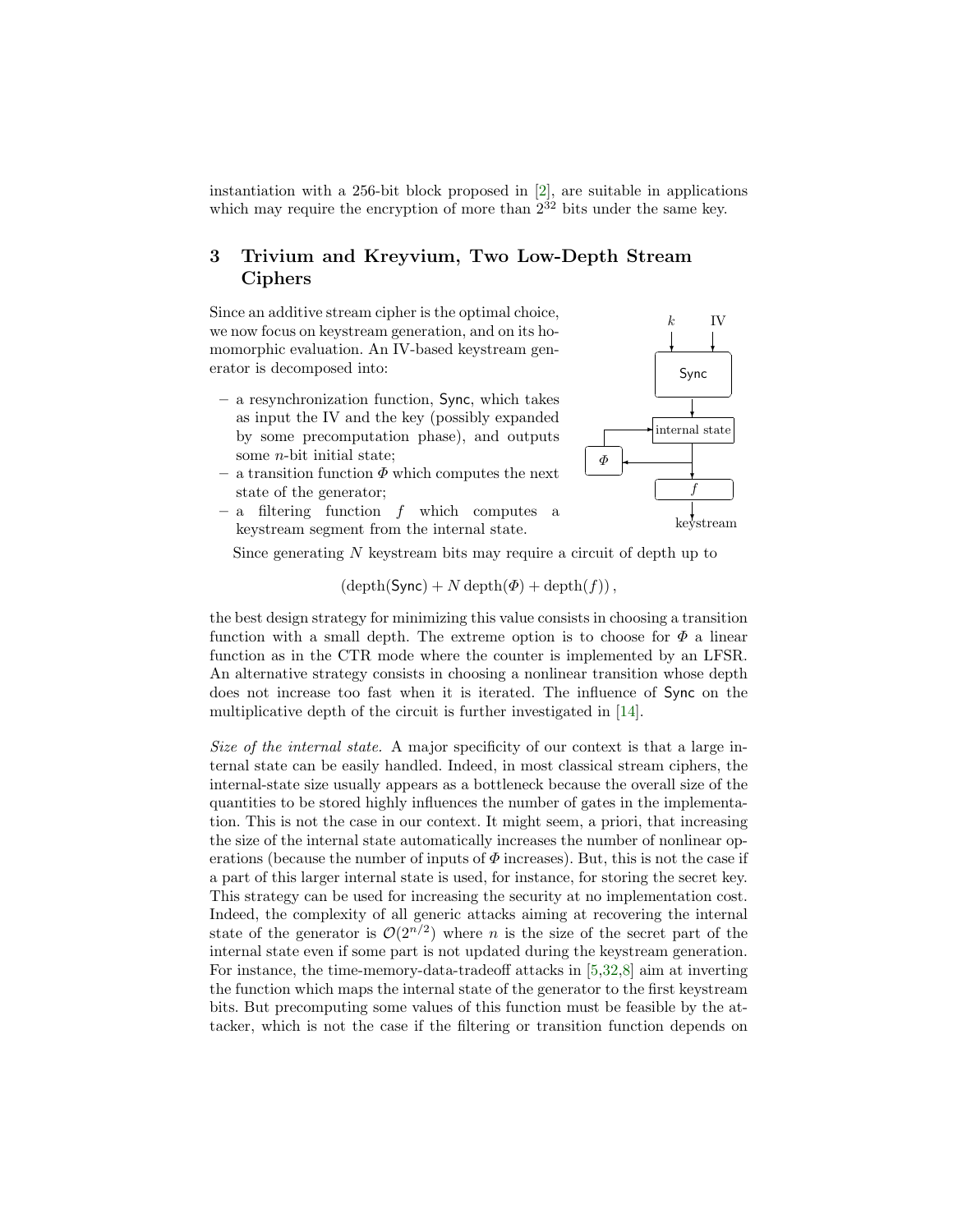some secret material. On the other hand, the size  $n'$  of the non-constant secret part of the internal state determines the data complexity for finding a collision on the internal state: the length of the keystream produced from the same key is limited to  $2^{n'/2}$ . But, if the transition function or the filtering function depends on the IV, this limitation corresponds to the maximal keystream length produced from the same key/IV pair. It is worth noticing that many attacks require a very long keystream generated from the same key/IV pair and do not apply in our context since the keystream length is strictly limited by the multiplicative depth of the circuit.

#### 3.1 Trivium in the HE setting

Trivium [\[13\]](#page-18-7) is one of the 7 stream ciphers recommended by the eSTREAM project [\[25\]](#page-18-11). Due to the small number of nonlinear operations in its transition function, it appears as a natural candidate in our context.

Description. Trivium is a synchronous stream cipher with a key and an IV of 80 bits each. Its internal state is composed of 3 registers of sizes 93, 84 and 111 bits, corresponding to a size of 288 bits in total. We use the notation introduced by the designers: the leftmost bit of the 93-bit register is  $s<sub>1</sub>$ , and its rightmost one is  $s_{93}$ ; the leftmost bit of the register of size 84 is  $s_{94}$  and the rightmost  $s_{177}$ ; the leftmost bit of register of size 111 is  $s_{178}$  and the rightmost  $s_{288}$ . The initialization and the generation of an N-bit keystream are described below.

```
(s_1, s_2, \ldots, s_{93}) \leftarrow (K_0, \ldots, K_{79}, 0, \ldots, 0)(s_{94}, s_{95}, \ldots, s_{177}) \leftarrow (IV_0, \ldots, IV_{79}, 0, \ldots, 0)(s_{178}, s_{179}, \ldots, s_{288}) \leftarrow (0, \ldots, 0, 1, 1, 1)for i = 1 to 1152 + N do
t_1 \leftarrow s_{66} + s_{93}t_2 \leftarrow s_{162} + s_{177}t_3 \leftarrow s_{243} + s_{288}if i > 1152 do
           output z_{i-1152} ← t_1 + t_2 + t_3end if
t_1 \leftarrow t_1 + s_{91} \cdot s_{92} + s_{171}t_2 \leftarrow t_2 + s_{175} \cdot s_{176} + s_{264}t_3 \leftarrow t_3 + s_{286}\cdot s_{287} + s_{69}(s_1, s_2, \ldots, s_{93}) \leftarrow (t_3, s_1, \ldots, s_{92})(s_{94}, s_{95}, \ldots, s_{177}) \leftarrow (t_1, s_{94}, \ldots, s_{176})(s_{178}, s_{179}, \ldots, s_{288}) \leftarrow (t_2, s_{178}, \ldots, s_{287})end for
```
No attack better than an exhaustive key search is known so far on the full Trivium. It can then be considered as secure. The family of attacks that seems to provide the best result on round-reduced versions is the cube attack and its variants [\[22](#page-18-6)[,4](#page-17-2)[,28\]](#page-18-12). They recover some key bits (resp. provide a distinguisher on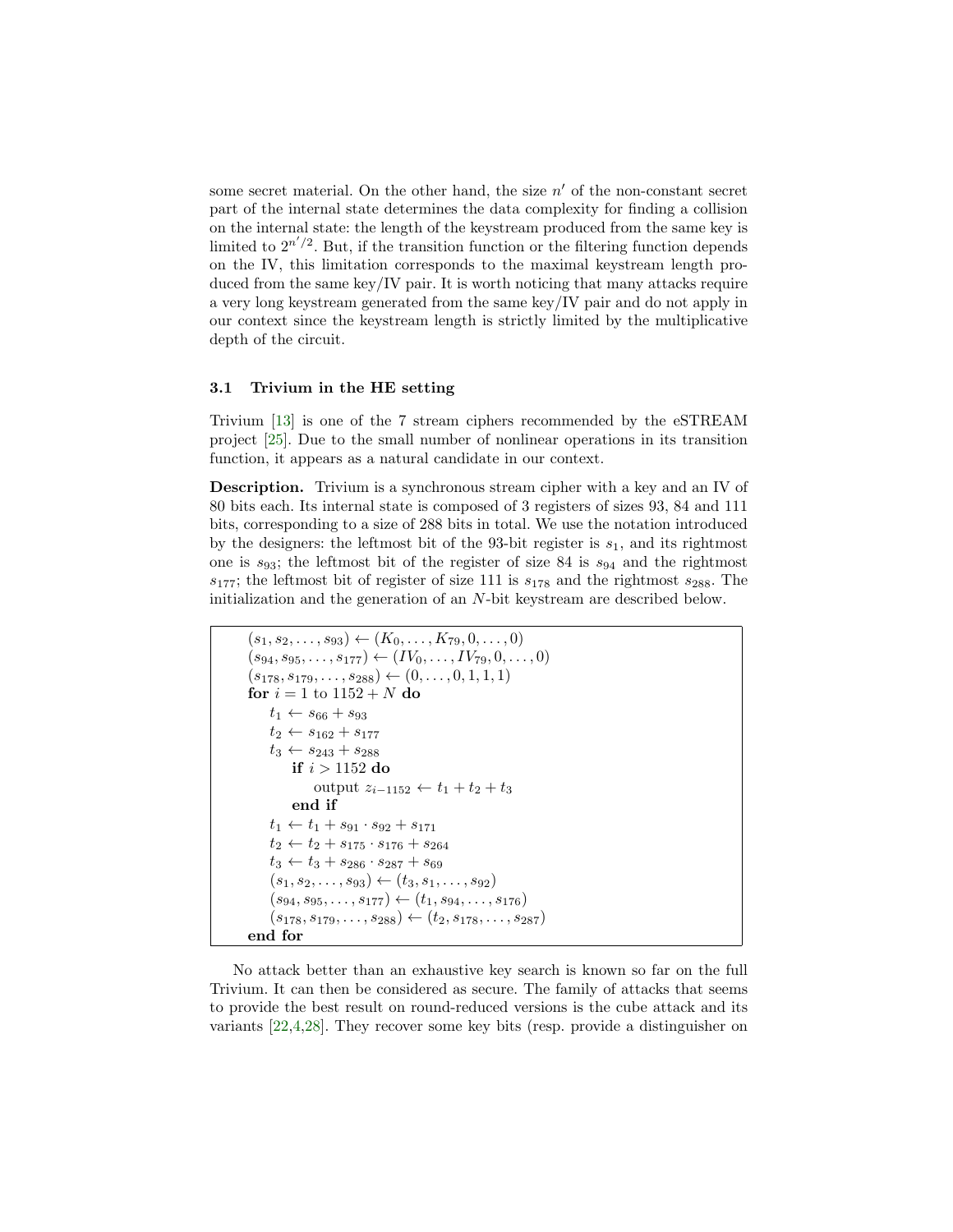the keystream) if the number of initialization rounds is reduced to 799 (resp. 885) rounds out of 1152. The highest number of initialization rounds that can be attacked is 961: in this case, a distinguisher exists for a class of weak keys [\[41\]](#page-19-14).

Multiplicative depth. It is easy to see that the multiplicative depth grows quite slowly with the number of iterations. An important observation is that, in the internal state, only the first 80 bits in Register 1 (the keybits) are initially encrypted under the HE and that, as a consequence, performing hybrid clear and encrypted data calculations is possible (this is done by means of the following simple rules:  $0 \cdot [x] = 0, 1 \cdot [x] = [x], 0 + [x] = [x]$  and  $1 + [x] = [1] + [x]$ , where the square brackets denote encrypted bits and where in all but the latter case, a homomorphic operation is avoided which is specially desirable for multiplications). This optimization allows for instance to increase the number of bits which can be generated (after the 1152 blank rounds) at depth 12 from 42 to 57 (*i.e.*, a 35% increase). Then, the relevant quantity in our context is the multiplicative depth of the circuit which computes  $N$  keystream bits from the 80-bit key. The proof of the following proposition is given in [\[14\]](#page-18-10).

**Proposition 1.** In Trivium, the keystream length  $N(d)$  which can be produced from the 80-bit key with a circuit of multiplicative depth d,  $d \geq 4$ , is given by

$$
N(d) = 282 \times \left\lfloor \frac{d}{3} \right\rfloor + \begin{cases} 81 & \text{if } d \equiv 0 \text{ mod } 3 \\ 160 & \text{if } d \equiv 1 \text{ mod } 3 \\ 269 & \text{if } d \equiv 2 \text{ mod } 3 \end{cases}
$$

<span id="page-9-0"></span>.

#### 3.2 Kreyvium

Our first aim is to offer a variant of Trivium with 128-bit key and IV, without increasing the multiplicative depth of the corresponding circuit. Besides a higher security level, another advantage of this variant is that the number of possible IVs, and then the maximal length of data which can be encrypted under the same key, increases from  $2^{80}N_{\text{trivium}}(d)$  to  $2^{128}N_{\text{krevivium}}(d)$ . Increasing the key and IV-size in Trivium is a challenging task, mentioned as an open problem in [\[1,](#page-17-3) p. 30] for instance. In particular, Maximov and Biryukov [\[45\]](#page-19-15) pointed out that increasing the key-size in Trivium without any additional modification cannot be secure due to some attack with complexity less than  $2^{128}$ . A first attempt in this direction has been made in [\[45\]](#page-19-15) but the resulting cipher accommodates 80-bit IV only, and its multiplicative complexity is higher than in Trivium since the number of AND gates is multiplied by 2.

Description. Our proposal, Kreyvium, accommodates a key and an IV of 128 bits each. The only difference with the original Trivium is that we have added to the 288-bit internal state a 256-bit part corresponding to the secret key and the IV. This part of the state aims at making both the filtering and transition functions key- and IV-dependent. More precisely, these two functions f and  $\Phi$ depend on the key bits and IV bits, through the successive outputs of two shiftregisters  $K^*$  and  $IV^*$  initialized by the key and by the IV respectively. The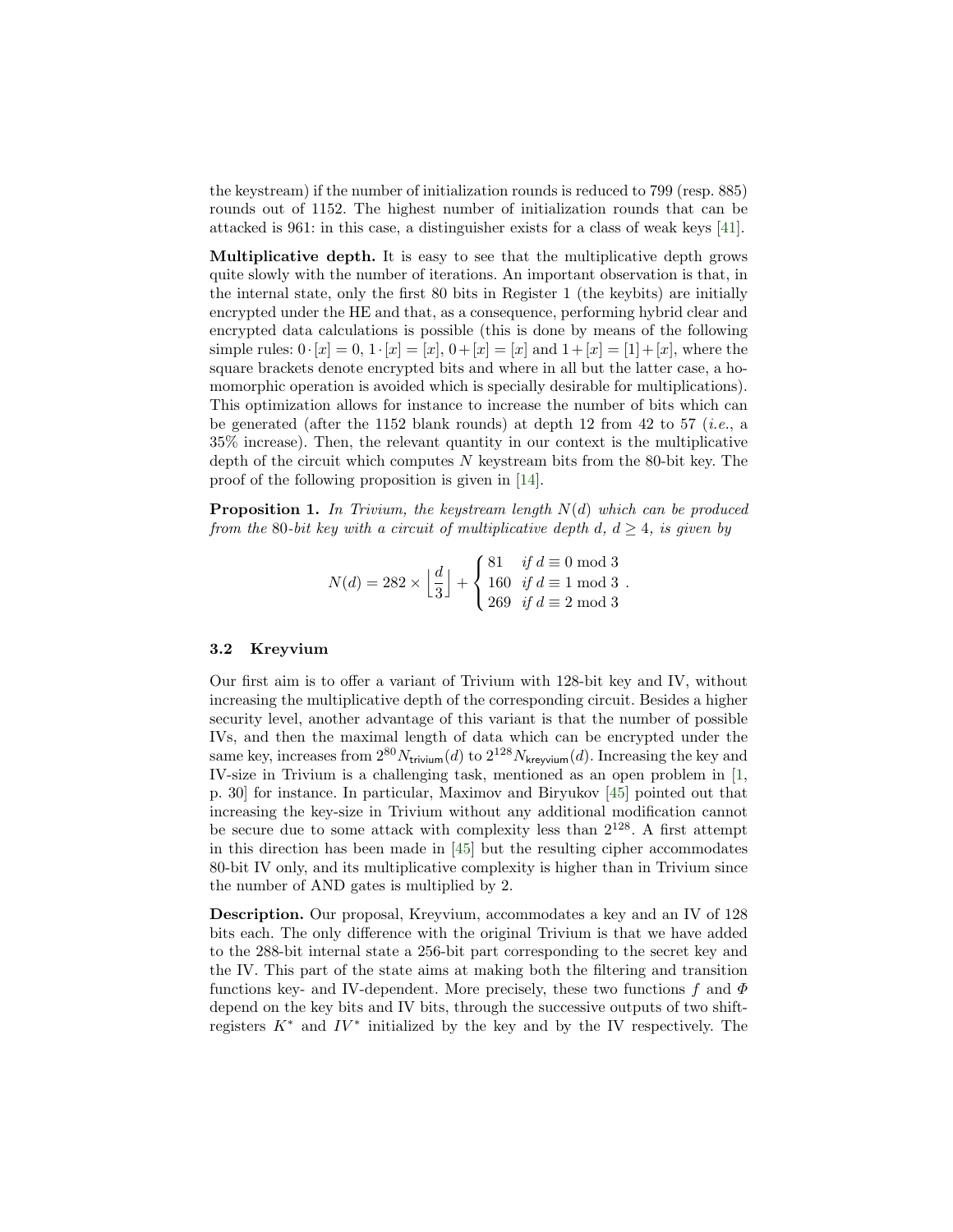internal state is then composed of five registers of sizes 93, 84, 111, 128 and 128 bits, having an internal state size of 544 bits in total, among which 416 become unknown to the attacker after initialization.

We will use the same notation as the description of Trivium, and for the additional registers we use the usual shift-register notation: the leftmost bit is denoted by  $K^*_{127}$  (or  $IV^*_{127}$ ), and the rightmost bit (*i.e.*, the output) is denoted by  $K_0^*$  (or  $IV_0^*$ ). Each one of these two registers are rotated independently from the rest of the cipher. The generator is described below, and depicted on Fig. [2.](#page-11-0)

```
(s_1, s_2, \ldots, s_{93}) \leftarrow (K_0, \ldots, K_{92})(s_{94}, s_{95}, \ldots, s_{177}) \leftarrow (IV_0, \ldots, IV_{83})(s_{178}, s_{179}, \ldots, s_{288}) \leftarrow (IV_{84}, \ldots, IV_{127}, 1, \ldots, 1, 0)(K_{127}^*, K_{126}^*, \ldots, K_0^*) \leftarrow (K_0, \ldots, K_{127})(IV_{127}^*, IV_{126}^*, \ldots, IV_0^*) \leftarrow (IV_0, \ldots, IV_{127})for i = 1 to 1152 + N do
t_1 \leftarrow s_{66} + s_{93}t_2 \leftarrow s_{162} + s_{177}t_3 \leftarrow s_{243} + s_{288} + K_0^*if i > 1152 do
            output z_{i-1152} ← t_1 + t_2 + t_3end if
 t_1 \leftarrow t_1 + s_{91} \cdot s_{92} + s_{171} + IV_0^*t_2 \leftarrow t_2 + s_{175} \cdot s_{176} + s_{264}t_3 \leftarrow t_3 + s_{286}\cdot s_{287} + s_{69}t_4 \leftarrow K_0^*t_5 \leftarrow IV_0^*(s_1, s_2, \ldots, s_{93}) \leftarrow (t_3, s_1, \ldots, s_{92})(s_{94}, s_{95}, \ldots, s_{177}) \leftarrow (t_1, s_{94}, \ldots, s_{176})(s_{178}, s_{179}, \ldots, s_{288}) \leftarrow (t_2, s_{178}, \ldots, s_{287})(K_{127}^*, K_{126}^*, \ldots, K_0^*) \leftarrow (t_4, K_{127}^*, \ldots, K_1^*)(IV_{127}^*, IV_{126}^*, \ldots, IV_0^*) \leftarrow (t_5, IV_{127}^*, \ldots, IV_1^*)end for
```
Related ciphers. KATAN [\[11\]](#page-18-3) is a lightweight block cipher with a lot in common with Trivium. It is composed of two registers, whose feedback functions are very sparse, and have a single nonlinear term. The key, instead of being used for initializing the state, is introduced by XORing two key information-bits per round to each feedback bit. The recently proposed stream cipher Sprout [\[3\]](#page-17-8), inspired by Grain but with much smaller registers, also inserts the key in a similar way: instead of using the key for initializing the state, one key information-bit is XORed at each clock to the feedback function. We can see the parallelism between these two ciphers and our newly proposed variant. In particular, the previous security analysis on KATAN shows that this type of design does not introduce any clear weakness. Indeed, the best attacks on round-reduced versions of KATAN so far [\[29\]](#page-18-13) are meet-in-the-middle attacks, that exploit the knowledge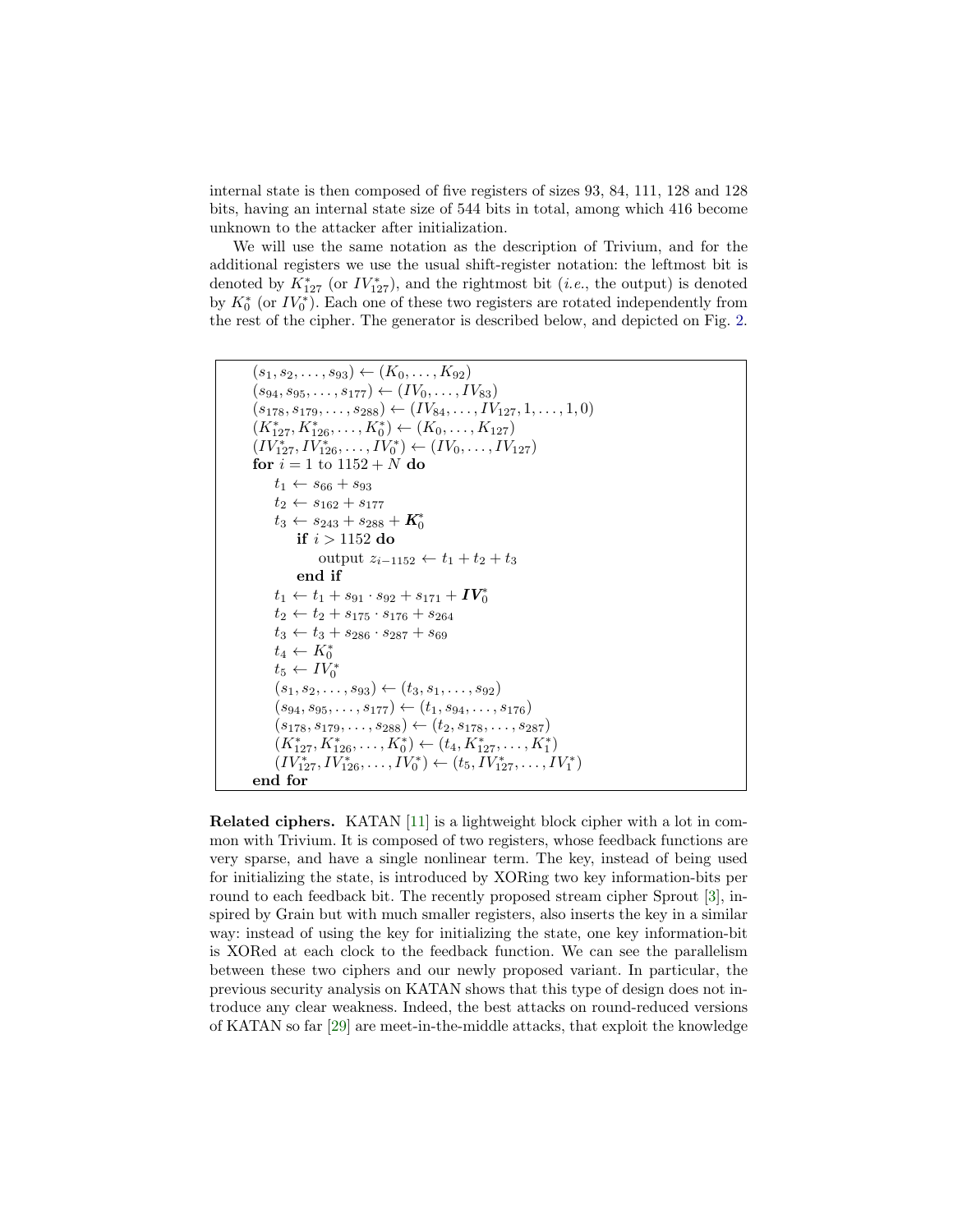

<span id="page-11-0"></span>Fig. 2. Kreyvium. The three registers in the middle correspond to Trivium. The modifications defining Kreyvium correspond to the two registers at the top and at the bottom.

of the values of the first and the last internal states (due to the block-cipher setting). As this is not the case here, such attacks, as well as the recent interpolation attacks against LowMC [\[21\]](#page-18-4), do not apply. The best attacks against KATAN, when excluding MitM techniques, are conditional differential attacks [\[40,](#page-19-16)[41\]](#page-19-14).

**Design rationale.** We have decided to XOR the keybit  $K_0^*$  to the feedback function of the register that interacts with the content of  $(s_1, \ldots, s_{63})$  the later, since  $(s_1, \ldots, s_{63})$  is initialized with some key bits. The same goes for the  $IV^*$ register. Moreover, as the keybits that start entering the state are the ones that were not in the initial state, all the keybits affect the state at the earliest.

We also decided to initialize the state with some keybits and with all the IV bits, and not with a constant value, as this way the mixing will be performed quicker. Then we can expect that the internal-state bits after initialization are expressed as more complex and less sparse functions in the key and IV bits.

Our change of constant is motivated by the conditional differential attacks from [\[41\]](#page-19-14): the conditions needed for a successful attack are that 106 bits from the IV or the key are equal to  $0'$  and a single one needs to be  $1'$ . This suggests that values set to zero "encourage" non-random behaviors, leading to our new constant. In other words, in Trivium, an all-zero internal state is always updated in an all-zero state, while an all-one state will change through time. The 0 at the end of the constant is added for preventing slide attacks.

<span id="page-11-1"></span>Multiplicative depth. Exactly as for Trivium, we can compute the number of keystream bits which can be generated from the key at a given depth (see [\[14\]](#page-18-10)).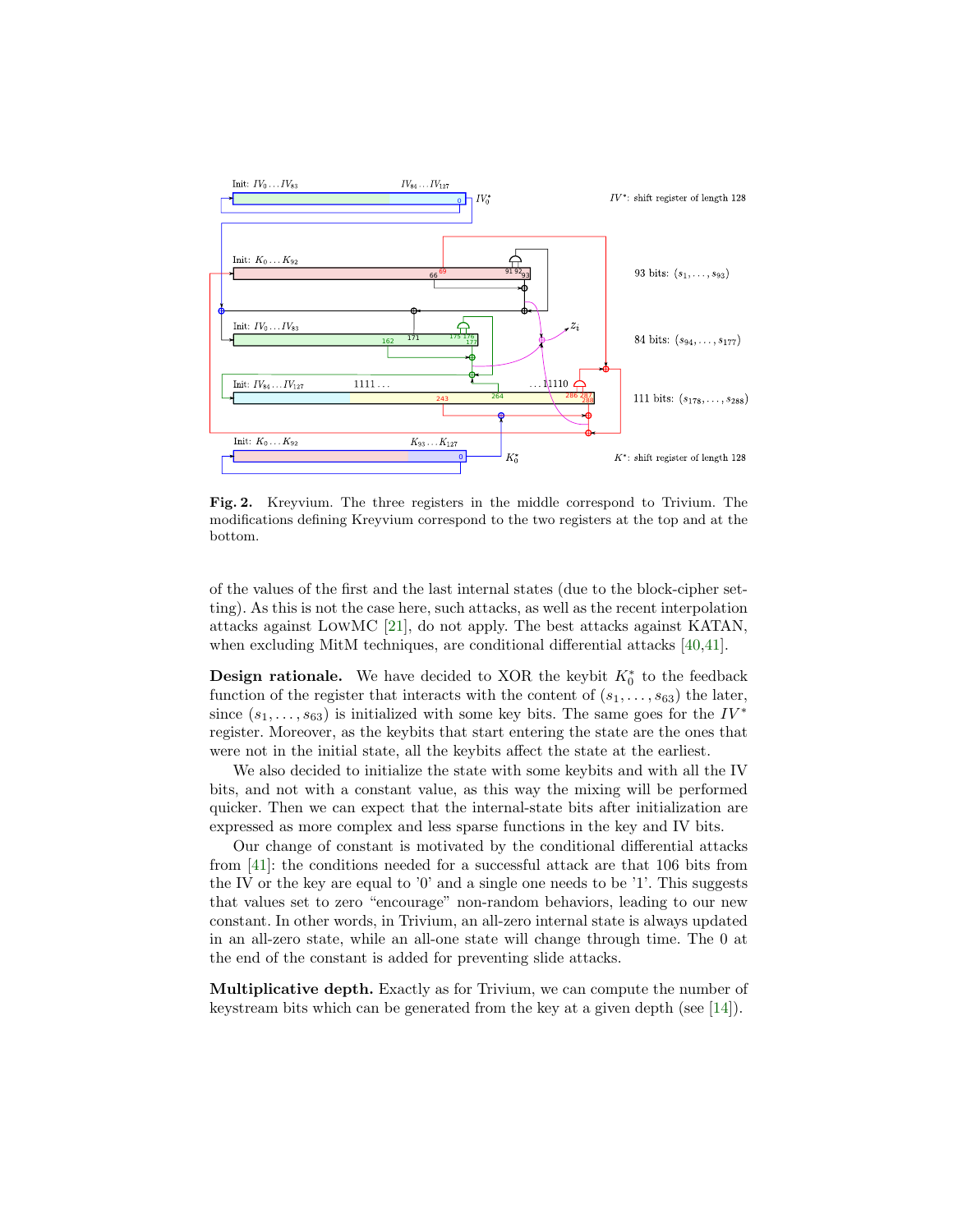**Proposition 2.** In Kreyvium, the keystream length  $N(d)$  which can be produced from the 128-bit key with a circuit of multiplicative depth d,  $d \geq 4$ , is given by

$$
N(d) = 282 \times \left\lfloor \frac{d}{3} \right\rfloor + \begin{cases} 70 & \text{if } d \equiv 0 \bmod 3 \\ 149 & \text{if } d \equiv 1 \bmod 3 \\ 258 & \text{if } d \equiv 2 \bmod 3 \end{cases}.
$$

Security analysis. We investigate how all the known attacks on Trivium can apply to Kreyvium. A more detailled analysis is provided in [\[14\]](#page-18-10).

TMDTO. TMDTO attacks aiming at recovering the initial state of the cipher do not apply since the size of the secret part of the internal state (416 bits) is much larger than twice the key-size: the size of the whole secret internal state has to be taken into account, even if the additional 128-bit part corresponding to  $K^*$  is independent from the rest of the state. On the other hand, TMDTO aiming at recovering the key have complexity larger than exhaustive key search since the key and the IV have the same size [\[36,](#page-19-17)[12\]](#page-18-14).

Internal-state collision. A distinguisher may be built if the attacker is able to find two colliding internal states, since the two keystreams produced from colliding states are identical. Finding such a collision requires around  $2^{144}$  keystream bits generated from the same key/IV pair, which is much longer than the maximal keystream length allowed by the multiplicative depth of the circuit. We also show in [\[14\]](#page-18-10) that, for a given key, finding two internal states colliding on all bits except on  $IV^*$  does not provide any valid distinguisher. The birthday-bound of  $2^{144}$  bits then provides a limit on the number of bits produced from the same key/IV pair, not on the bits produced from the same key.

Cube attacks  $[22,28]$  $[22,28]$  and cube testers  $[4]$ . They provide the best attacks for round-reduced Trivium. In our case, as we keep the same main function, but we have two additional XORs per round, thus a better mixing of the variables, we can expect the relations to get more involved and hamper the application of previously defined round-reduced distinguishers. One might wonder if the fact that more variables are involved could ease the attacker's task, but we point out here that the limitation in the previous attacks was not the IV size, but the size of the cubes themselves. Therefore, having more variables available is of no help with respect to this point. We can conclude that the resistance of Kreyvium to these types of attacks is at least the resistance of Trivium, and even better.

Conditional differential cryptanalysis. Because of its applicability to Trivium and KATAN, the attack from [\[41\]](#page-19-14) is definitely of interest in our case. In particular, the highest number of blank rounds is reached if some conditions on two registers are satisfied at the same time (and not only conditions on the register controlled by the IV bits in the original Trivium). In our case, as we have IV bits in two registers, it is important to elucidate whether an attacker can take advantage of introducing differences in two registers simultaneously. First,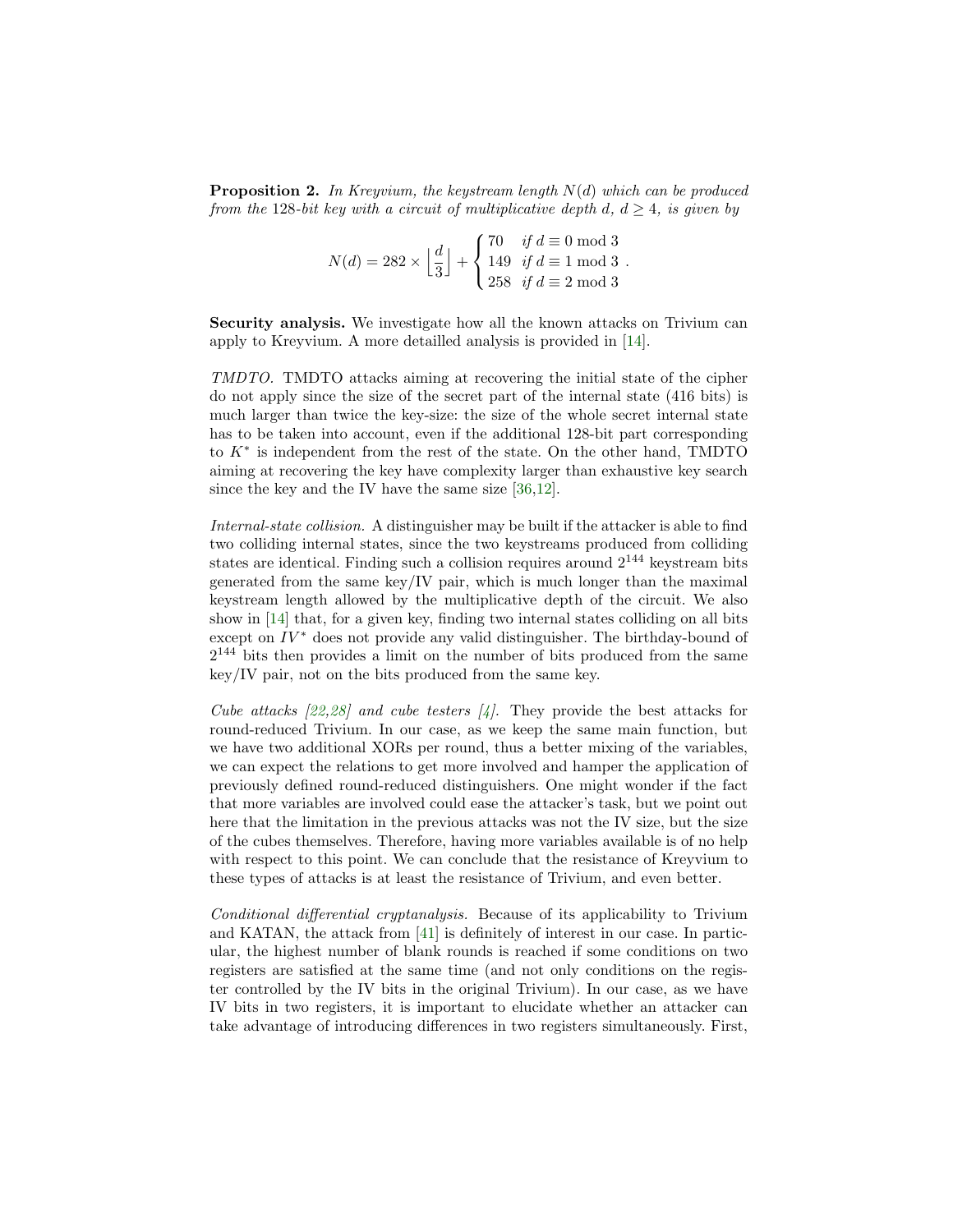let us recall that we have changed the constant to one containing mostly 1. We previously saw that the conditions that favor the attacks are values set to zero in the initial state. In Trivium, we have  $(108 + 4 + 13) = 125$  bits already fixed to zero in the initial state, 3 are fixed to one and the others can be controlled by the attacker in the weak-key setting (and the attacker will force them to be zero most of the time). Now, instead, we have 64 bits forced to be 1, 1 equal to zero, and  $(128 + 93) = 221$  bits of the initial state controlled by the attacker in the weak-key setting, plus potentially 21 additional bits from the key still not used, that will be inserted during the first rounds. We can conclude that, while in Trivium it is possible in the weak-key setting, to introduce zeros in the whole initial state but in 3 bits, in Kreyvium, we will never be able to set to zero 64 bits, implying that applying the techniques from [\[41\]](#page-19-14) becomes much harder.

Algebraic attacks. Several algebraic attacks have been proposed against Trivium, aiming at recovering the 288-bit internal state at the beginning of the keystream generation (i.e., at time  $t = 1153$ ) from the knowledge of the keystream bits. The most efficient attack of this type is due to Maximov and Biryukov [\[45\]](#page-19-15). It exploits the fact that the 22 keystream bits at time  $3t'$ ,  $0 \le t' < 22$ , are determined by all bits of the initial state at indexes divisible by 3 (starting from the leftmost bit in each register). Moreover, once all bits at positions 3i are known, then guessing that the outputs of the three AND gates at time  $3t'$  are zero provides 3 linear relations between the bits of the internal state and the keystream bits. The attack then consists of an exhaustive search for some bits at indexes divisible by 3. The other bits in such positions are then deduced by solving the linear system derived from the keystream bits at positions  $3t'$ . Once all these bits have been determined, the other 192 bits of the initial state are deduced from the other keystream equations. This process must be iterated until the guess for the outputs of the AND gates is correct. In the case of Trivium, the outputs of at least 125 AND gates must be guessed in order to get 192 linear relations involving the 192 bits at indexes  $3i + 1$  and  $3i + 2$ . This implies that the attack has to be repeated  $(4/3)^{125} = 2^{52}$  times. From these guesses, we get many linear relations involving the bits at positions  $3i$  only, implying that only an exhaustive search with complexity  $2^{32}$  for the other bits at positions  $3i$  is needed. Therefore, the overall complexity of the attack is around  $2^{32} \times 2^{52} = 2^{84}$ . A similar algorithm can be applied to Kreyvium, but the main difference is that every linear equation corresponding to a keystream bit also involves one key bit. Moreover, the key bits involved in the generation of any 128 consecutive output bits are independent. It follows that each of the first 128 linear equations introduces a new unknown in the system to solve. For this reason, it is not possible to determine all bits at positions 3i by an exhaustive search on less than 96 bits like for Trivium. Moreover, the outputs of more than 135 AND gates must be guessed for obtaining enough equations on the remaining bits of the initial state. Therefore the overall complexity of the attack exceeds  $2^{96} \times 2^{52} = 2^{148}$  and is much higher that the cost of the exhaustive key search. It is worth noticing that the attack would have been more efficient if only the feedback bits, and not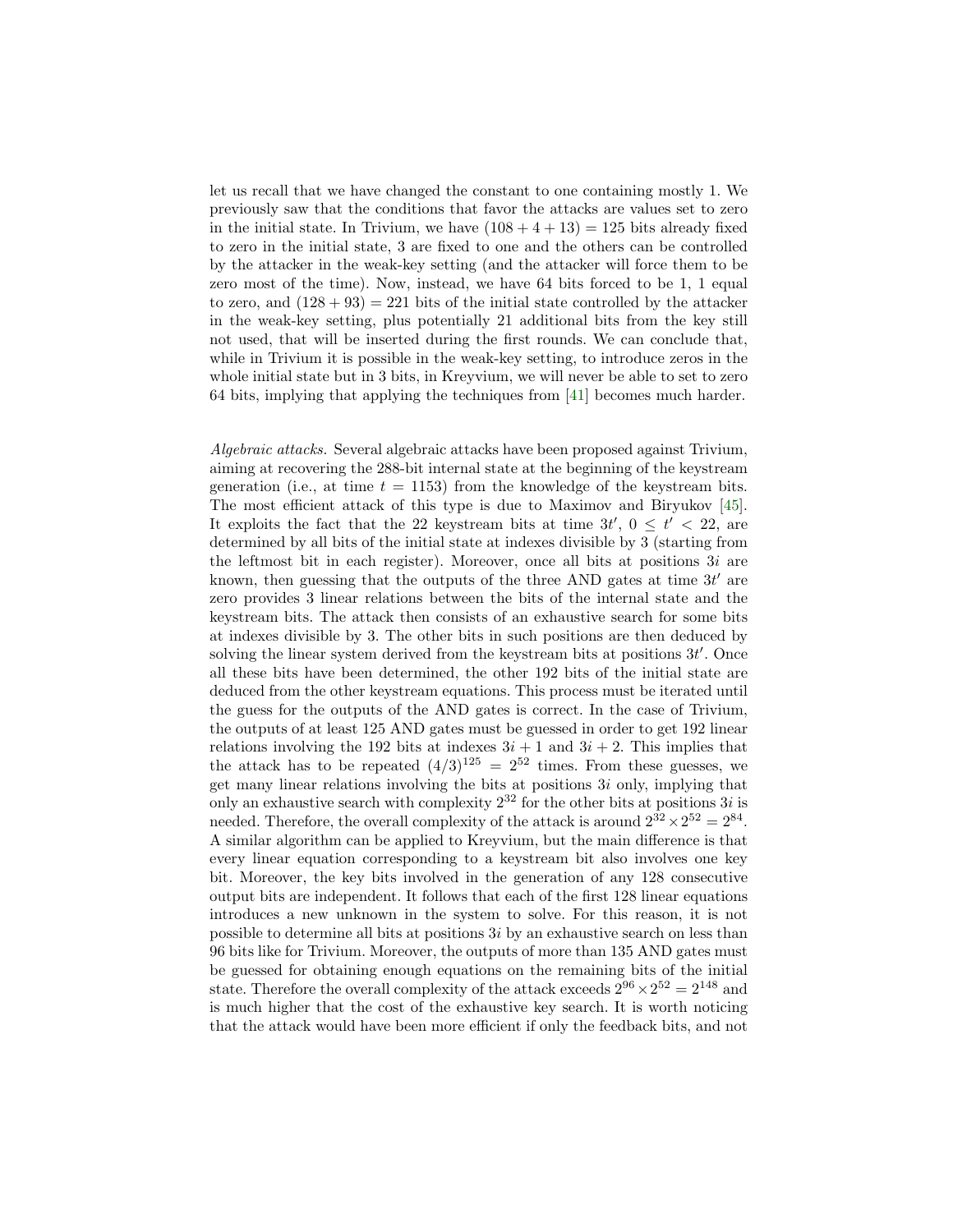the keystream bits, would have been dependent on the key. In this case, 22 linear relations independent from the key would have been available to the attacker.

# <span id="page-14-0"></span>4 Experimental Results

We now discuss and compare the practicality of our generic construction when instantiated with Trivium, Kreyvium and LowMC. The expansion function G implements a mere counter, and the aforementioned algorithms are used to instantiate the function  $F$  that produces  $N$  bits of keystream per iteration as defined by Prop. [1](#page-9-0) and  $2.<sup>9</sup>$  $2.<sup>9</sup>$  $2.<sup>9</sup>$  $2.<sup>9</sup>$ 

HE framework. In our experiments, we considered two HE schemes: the BGV scheme [\[10\]](#page-18-15) and the FV scheme [\[26\]](#page-18-16) (a scale-invariant version of BGV). The BGV scheme is implemented in the library HElib [\[34\]](#page-19-18) and has become de facto a standard benchmarking library for HE applications. Similarly, the FV scheme was previously used in several HE benchmarkings [\[27,](#page-18-17)[43,](#page-19-5)[15\]](#page-18-18), is conceptually simpler than the BGV scheme, and is one of the most efficient HE schemes.[10](#page-14-2) Addition-ally, batching was used [\[49\]](#page-19-19), *i.e.* the HE schemes were set up to encrypt vectors in an SIMD fashion (componentwise operations, and rotations via the Frobenius endomorphism). The number of elements that can be encrypted depends on the number of terms in the factorization modulo 2 of the cyclotomic polynomial used in the implementation. This batching allowed us to perform several Trivium/Kreyvium/LowMC in parallel in order to increase the throughput.

Parameter selection for subsequent homomorphic processing. In all the previous works on the homomorphic evaluation of symmetric encryption schemes, the parameters of the underlying HE scheme were selected for the exact multiplicative depth required and not beyond [\[31,](#page-19-4)[19,](#page-18-19)[43,](#page-19-5)[24,](#page-18-2)[2\]](#page-17-1). This means that once the ciphertext is decompressed, no further homomorphic computation can actually be performed by Charlie – this makes the claimed timings considerably less meaningful in a real-world context.

We benchmarked both parameters for the exact multiplicative depth and parameters able to handle circuits of the minimal multiplicative depth plus 7 to allow further homomorphic processing by Charlie (which is obviously what is expected in applications of homomorphic encryption). We chose 7 because, in practice, numerous applications use algorithms of multiplicative depth smaller than 7 (see e.g.  $[33,42]$  $[33,42]$ ). In what follows we compare the results we obtain using Trivium, Kreyvium and also the LowMC cipher. For LowMC, we benchmarked not only our own implementation but also the LowMC implementation of [\[2\]](#page-17-1) available at <https://bitbucket.org/malb/lowmc-helib>. Minor changes

<span id="page-14-1"></span><sup>&</sup>lt;sup>9</sup> Note that these propositions only hold when hybrid clear and encrypted data calculations are possible between IV and HE ciphertexts. This explains the slight differences in the number of keystream bits per iteration (column " $N$ ") between Tab. [1](#page-15-0) and [2.](#page-16-0)

<span id="page-14-2"></span><sup>&</sup>lt;sup>10</sup> We used the Armadillo compiler implementation of FV [\[15\]](#page-18-18). This source-to-source compiler turns a C++ algorithm into a Boolean circuit, optimizes it, and generates an OpenMP parallel code which can then be combined with a HE scheme.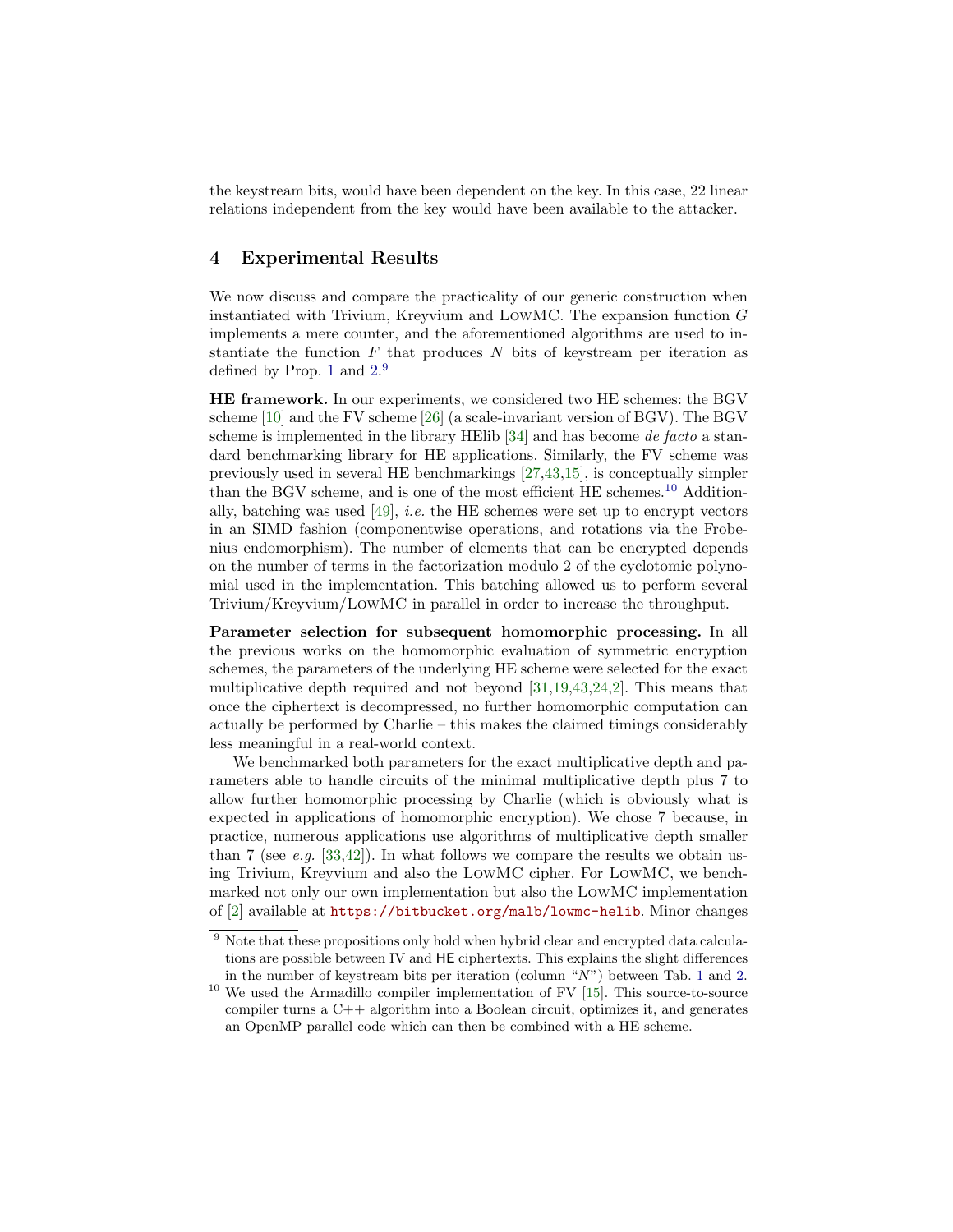| Algorithm       | security       | $\cal N$ | used           | $#$ slots | latency | throughput |
|-----------------|----------------|----------|----------------|-----------|---------|------------|
|                 | level $\kappa$ |          | $\times$ depth |           | sec.    | bits/min   |
| Trivium-12      | 80             | 45       | 12             | 600       | 1417.4  | 1143.0     |
|                 |                |          | 19             | 720       | 4420.3  | 439.8      |
| Trivium-13      | 80             | 136      | 13             | 600       | 3650.3  | 1341.3     |
|                 |                |          | 20             | 720       | 11379.7 | 516.3      |
| Kreyvium-12     | 128            | 42       | 12             | 504       | 1715.0  | 740.5      |
|                 |                |          | 19             | 756       | 4956.0  | 384.4      |
| Kreyvium-13     | 128            | 124      | 13             | 682       | 3987.2  | 1272.6     |
|                 |                |          | 20             | 480       | 12450.8 | 286.8      |
| $LowMC-128$     | ? < 118        | 256      | 13             | 682       | 3608.4  | 2903.1     |
|                 |                |          | 20             | 480       | 10619.6 | 694.3      |
| LowMC-128 $[2]$ | ? < 118        | 256      | 13             | 682       | 3368.8  | 3109.6     |
|                 |                |          | 20             | 480       | 9977.1  | 739.0      |

<span id="page-15-0"></span>Table 1. Latency and throughput using HElib on a single core of a mid-end 48-core server (4 x AMD Opteron 6172 processors with 64GB of RAM).

to this implementation were made in order to obtain an equivalent parametrization of HElib. The main difference is that the implementation from [\[2\]](#page-17-1) uses an optimized method for multiplying a Boolean vector and a Boolean matrix, namely the "Method of Four Russians". This explains why our implementation is approximately 6% slower, as it performs 2–3 times more ciphertext additions.

Experimental results using HElib. For sake of comparison with [\[2\]](#page-17-1), we ran our implementations and their implementation of LowMC on a single core using HElib. The results are provided in Tab. [1.](#page-15-0) We recall that the latency refers to the time required to perform the entire homomorphic evaluation whereas the throughput is the number of blocks processed per time unit.

Experimental results using FV. On Tab. [2,](#page-16-0) we present the benchmarks when using the FV scheme. The experiments were performed using either a single core (in order to compare with BGV) or on all the cores of the machine the tests were performed on. The execution time acceleration factor between 48-core parallel and sequential executions is given in the column "Speed gain". While good accelerations (at least 25 times) were obtained for Trivium and Kreyvium algorithms, the acceleration when using LOWMC is significantly smaller ( $\sim 10$ ) times). This is due to the huge number of operations in LowMC that created memory contention and huge slowdown in memory allocation.

Interpretation. First, we would like to recall that LowMC-128 must be considered in a different category because of the existence of a key-recovery attack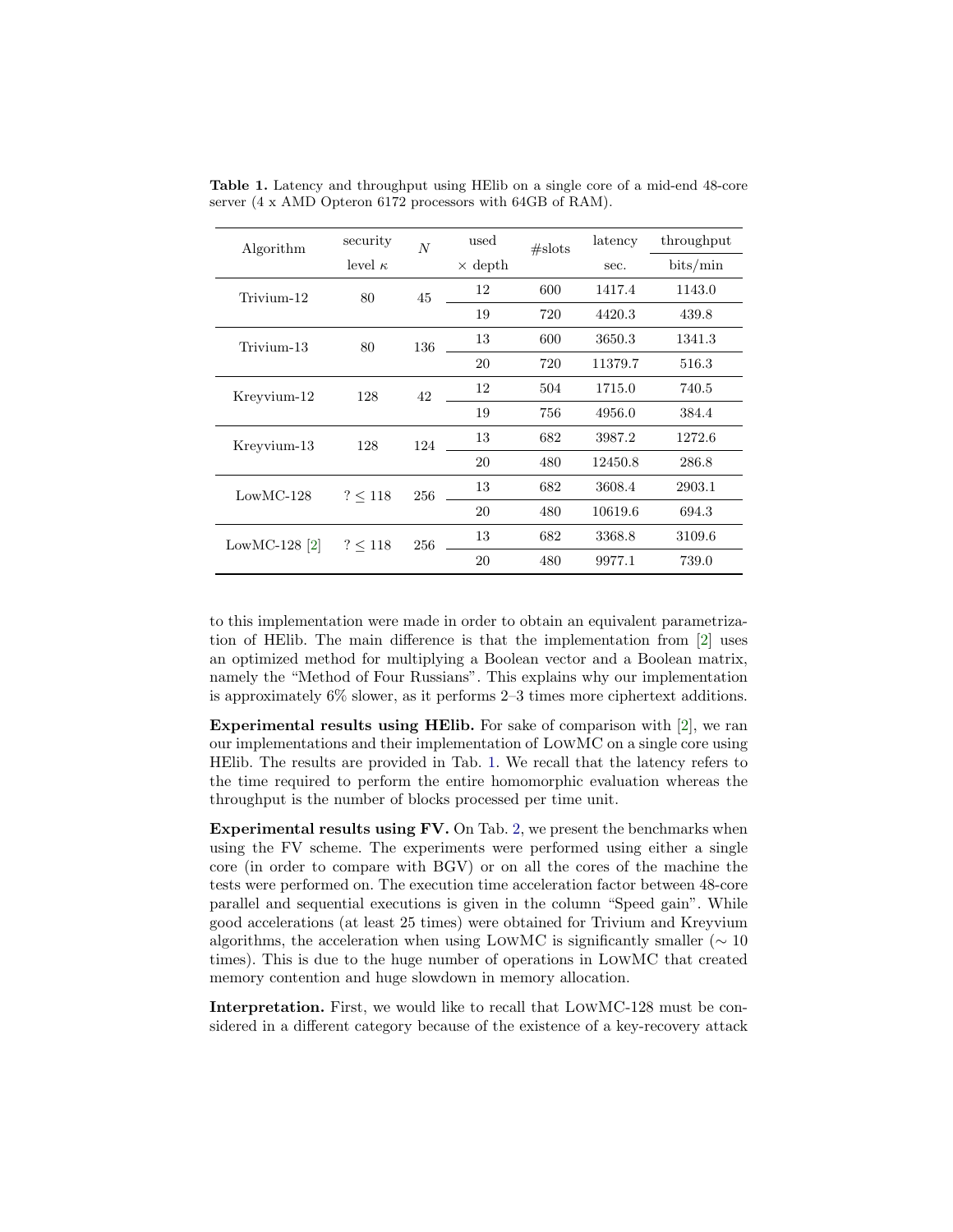| Algorithm   | security       | $\overline{N}$ | used           | latency (sec.) |          | Speed gain    |
|-------------|----------------|----------------|----------------|----------------|----------|---------------|
|             | level $\kappa$ |                | $\times$ depth | 1 core         | 48 cores |               |
| Trivium-12  | 80             | 57             | 12             | 681.5          | 26.8     | $\times$ 25.4 |
|             |                |                | 19             | 2097.1         | 67.6     | $\times$ 31.0 |
| Trivium-13  | 80             | 136            | 13             | 888.2          | 33.9     | $\times$ 26.2 |
|             |                |                | 20             | 2395.0         | 77.2     | $\times$ 31.0 |
| Kreyvium-12 | 128            | 46             | 12             | 904.4          | 35.3     | $\times$ 25.6 |
|             |                |                | 19             | 2806.3         | 82.4     | $\times$ 34.1 |
| Kreyvium-13 | 128            | 125            | 13             | 1318.6         | 49.7     | $\times$ 26.5 |
|             |                |                | 20             | 3331.4         | 97.9     | $\times$ 34.0 |
| $LowMC-128$ | ? < 118        | 256            | 14             | 1531.1         | 171.0    | $\times$ 9.0  |
|             |                |                | 21             | 3347.8         | 329.0    | $\times$ 10.2 |

<span id="page-16-0"></span>Table 2. Latency of our construction when using the FV scheme on a mid-end 48-core server (4 x AMD Opteron 6172 processors with 64GB of RAM).

with time complexity  $2^{118}$  and data complexity  $2^{73}$  [\[21\]](#page-18-4). However, it has been included in the table in order to show that the performances achieved by Trivium and Kreyvium are of the same order of magnitude. An increase in the number of rounds of LowMC-128 (typically by 4 rounds) is needed to achieve 128-bit security, but this would have a non-negligible impact on its homomorphic evaluation performance, as it would require to increase the depth of the cryptosystem supporting the execution. For instance, a back-of-the-envelope estimation for four additional rounds leads to a degradation of its homomorphic execution performances by a factor of about 2 to 3 (more computations with larger parameters). It is also worth noticing that the minimal multiplicative depth for which valid LowMC output ciphertexts were obtained was 14 for the FV scheme and 13 for the BGV scheme. The theoretical multiplicative depth is 12 but the high number of additions explains this difference<sup>[11](#page-16-1)</sup>.

Our results show that Trivium and Kreyvium have a smaller latency than LowMC, but have a slightly smaller throughput. As already emphasized in [\[43\]](#page-19-5), real-world applications of homomorphic encryption (which are often cloud-based applications) should be implemented in a transparent and user-friendly way. In the context of our approach, the latency of the offline phase is still an important parameter aiming at an acceptable experience for the end-user even when a sufficient amount of homomorphic keystream could not be precomputed early enough because of overall system dimensioning issues.

<span id="page-16-1"></span><sup>&</sup>lt;sup>11</sup> The multiplicative depth is only an *approximation* of the homomorphic depth required to absorb the noise generated by the execution of an algorithm [\[44\]](#page-19-20). It neglects the noise induced by additions and thus does not hold for too addition-intensive algorithms such as those in the LowMC family.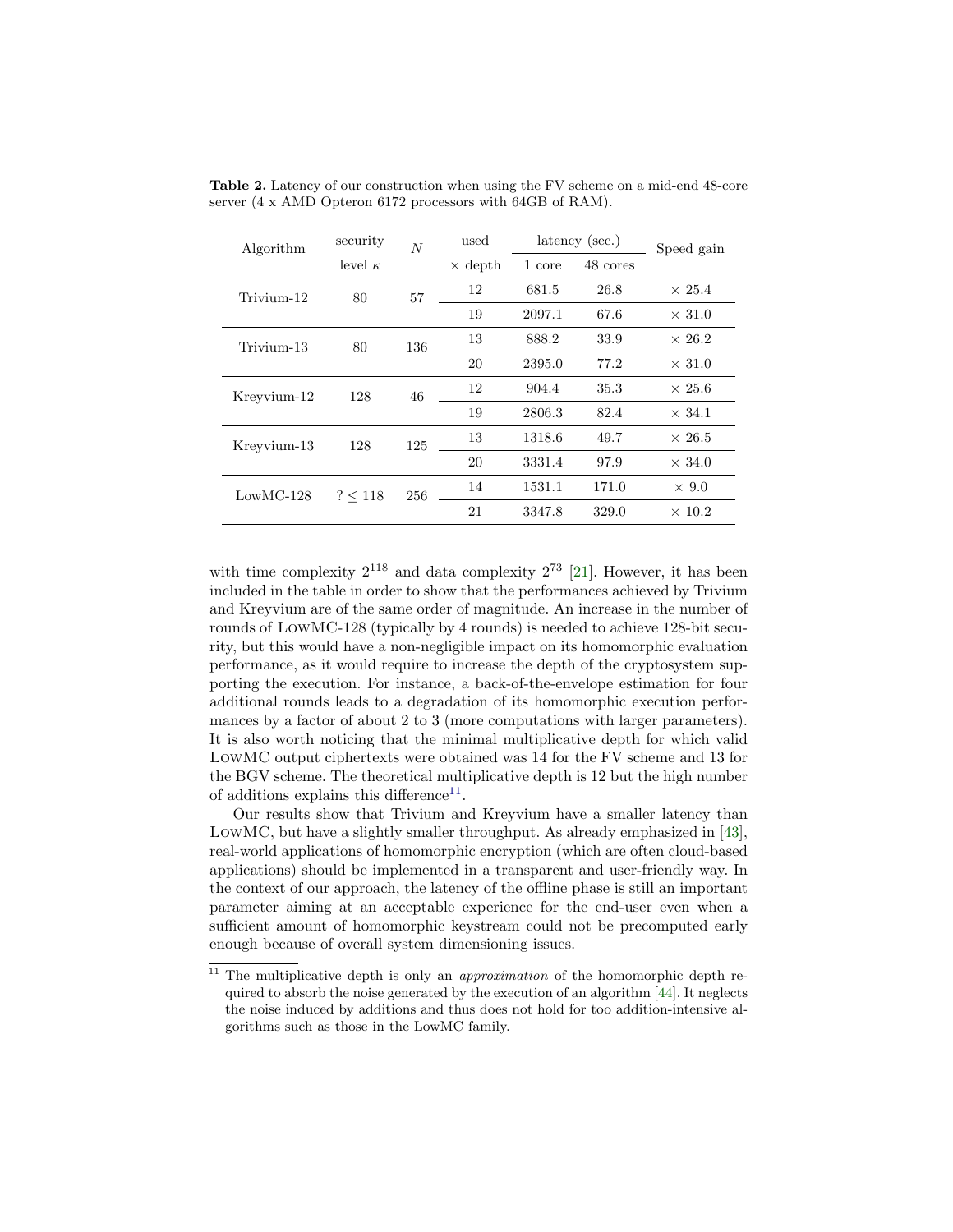Also Trivium and Kreyvium are more parallelizable than LowMC is. Therefore, our work shows that the promising performances obtained by the recently proposed HE-dedicated cipher LowMC can also be achieved with Trivium, a well-analyzed stream cipher, and a variant aiming at achieving 128 bits of security. Last but not least, we recall that our construction was aiming at compressing the size of transmissions between Alice and Charlie. We support an encryption rate  $|c'|/|m|$  that becomes asymptotically close to 1 for long messages, e.g. for  $\ell_m = 1\text{GB}$  message length, our construction instantiated with Trivium (resp. Kreyvium), yields an expansion rate of 1.08 (resp. 1.16).

# 5 Conclusion

Our work shows that the promising performances obtained by the recent HEdedicated cipher LowMC can also be achieved with Trivium, a well-known primitive whose security has been thoroughly analyzed, e.g. [\[45,](#page-19-15)[22](#page-18-6)[,4](#page-17-2)[,28,](#page-18-12)[41\]](#page-19-14). The 10-year analysis effort from the community, initiated by the eSTREAM competition, enables us to gain confidence in its security. Also our variant Kreyvium benefits from this analysis since the core of the cipher is essentially the same.

Acknowledgments. We thank Yannick Seurin for informing us about the complete characterization of secure hybrid encryption.

# References

- <span id="page-17-3"></span>1. Algorithms, key size and parameters report 2014. Tech. rep., ENISA (2014)
- <span id="page-17-1"></span>2. Albrecht, M., Rechberger, C., Schneider, T., Tiessen, T., Zohner, M.: Ciphers for MPC and FHE. In: EUROCRYPT, Part I. LNCS, vol. 9056, pp. 430–454. Springer (2015)
- <span id="page-17-8"></span>3. Armknecht, F., Mikhalev, V.: On Lightweight Stream Ciphers with Shorter Internal States. In: FSE. LNCS, vol. 9054, pp. 451–470. Springer (2015)
- <span id="page-17-2"></span>4. Aumasson, J., Dinur, I., Meier, W., Shamir, A.: Cube Testers and Key Recovery Attacks on Reduced-Round MD6 and Trivium. In: FSE. LNCS, vol. 5665, pp. 1–22. Springer (2009)
- <span id="page-17-6"></span>5. Babbage, S.: A space/time trade-off in exhaustive search attacks on stream ciphers. In: European Convention on Security and Detection. No. 408, IEEE (1995)
- <span id="page-17-4"></span>6. Bellare, M., Desai, A., Jokipii, E., Rogaway, P.: A Concrete Security Treatment of Symmetric Encryption. In: FOCS. pp. 394–403. IEEE Computer Society (1997)
- <span id="page-17-5"></span>7. Berbain, C., Gilbert, H.: On the Security of IV Dependent Stream Ciphers. In: FSE. LNCS, vol. 4593, pp. 254–273. Springer (2007)
- <span id="page-17-7"></span>8. Biryukov, A., Shamir, A.: Cryptanalytic Time/Memory/Data Tradeoffs for Stream Ciphers. In: ASIACRYPT. LNCS, vol. 1976, pp. 1–13. Springer (2000)
- <span id="page-17-0"></span>9. Borghoff, J., Canteaut, A., Güneysu, T., Kavun, E.B., Knezevic, M., Knudsen, L.R., Leander, G., Nikov, V., Paar, C., Rechberger, C., Rombouts, P., Thomsen, S.S., Yalçin, T.: PRINCE - A Low-Latency Block Cipher for Pervasive Computing Applications. In: ASIACRYPT. LNCS, vol. 7658, pp. 208–225. Springer (2012)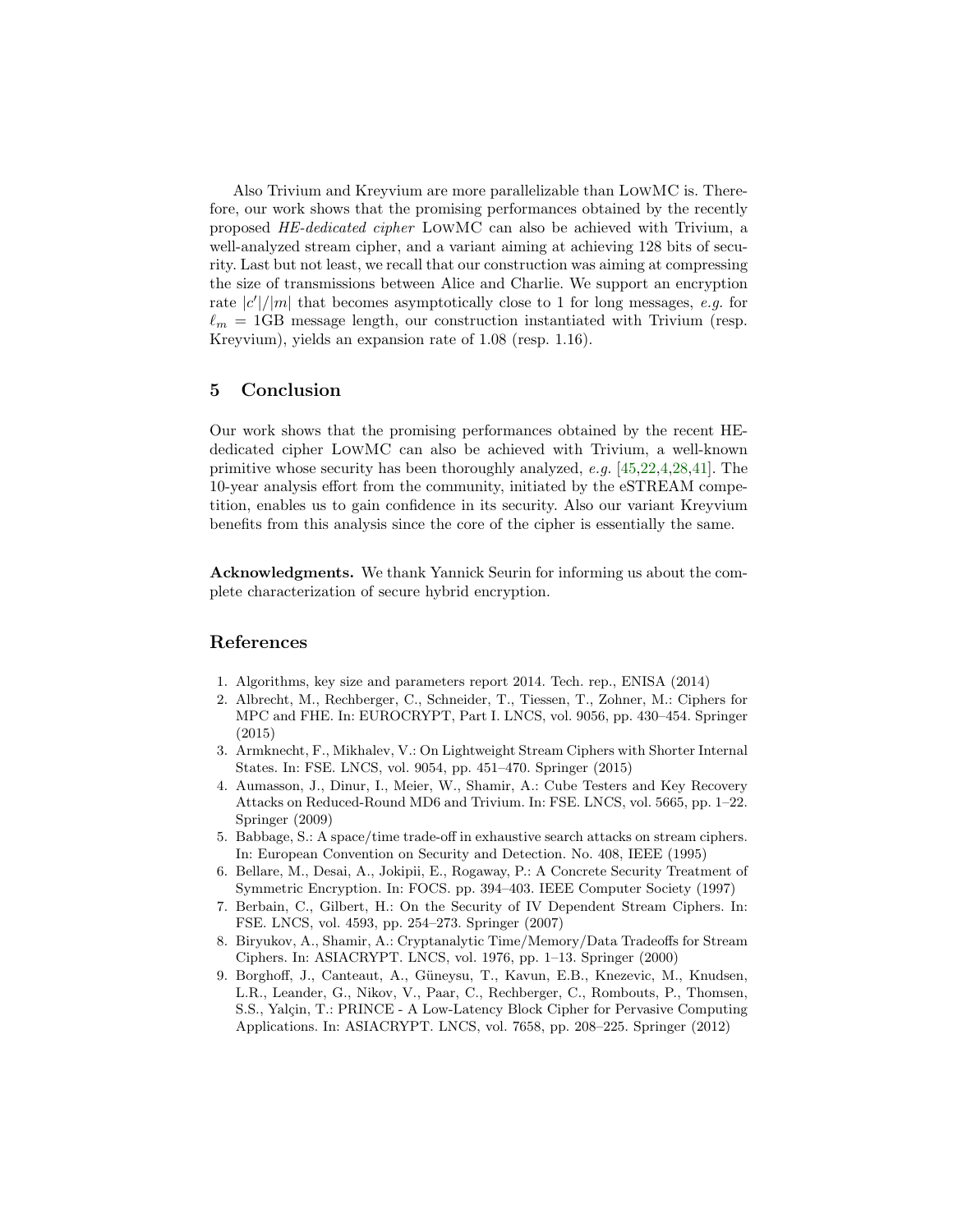- <span id="page-18-15"></span>10. Brakerski, Z., Gentry, C., Vaikuntanathan, V.: (Leveled) Fully Homomorphic Encryption without Bootstrapping. TOCT 6(3), 13 (2014)
- <span id="page-18-3"></span>11. Cannière, C.D., Dunkelman, O., Knezevic, M.: KATAN and KTANTAN - A Family of Small and Efficient Hardware-Oriented Block Ciphers. In: CHES. LNCS, vol. 5747, pp. 272–288. Springer (2009)
- <span id="page-18-14"></span>12. Cannière, C.D., Lano, J., Preneel, B.: Comments on the rediscovery of time memory data tradeoffs. Tech. rep., eSTREAM - ECRYPT Stream Cipher Project (2005), <www.ecrypt.eu.org/stream/papersdir/040.pdf>
- <span id="page-18-7"></span>13. Cannière, C.D., Preneel, B.: Trivium. In: New Stream Cipher Designs - The eS-TREAM Finalists, LNCS, vol. 4986, pp. 244–266. Springer (2008)
- <span id="page-18-10"></span>14. Canteaut, A., Carpov, S., Fontaine, C., Lepoint, T., Naya-Plasencia, M., Paillier, P., Sirdey, R.: How to Compress Homomorphic Ciphertexts. IACR Cryptology ePrint Archive 2015, 113 (2015), <https://eprint.iacr.org/2015/113>
- <span id="page-18-18"></span>15. Carpov, S., Dubrulle, P., Sirdey, R.: Armadillo: a compilation chain for privacy preserving applications. In: ACM CCSW (2015)
- <span id="page-18-8"></span>16. Chakraborti, A., Chattopadhyay, A., Hassan, M., Nandi, M.: TriviA: A fast and secure authenticated encryption scheme. In: CHES. LNCS, vol. 9293, pp. 330–353. Springer (2015)
- <span id="page-18-9"></span>17. Chenal, M., Tang, Q.: On Key Recovery Attacks Against Existing Somewhat Homomorphic Encryption Schemes. In: LATINCRYPT. LNCS, vol. 8895, pp. 239– 258. Springer (2015)
- <span id="page-18-0"></span>18. Cheon, J.H., Coron, J., Kim, J., Lee, M.S., Lepoint, T., Tibouchi, M., Yun, A.: Batch Fully Homomorphic Encryption over the Integers. In: EUROCRYPT. LNCS, vol. 7881, pp. 315–335. Springer (2013)
- <span id="page-18-19"></span>19. Coron, J., Lepoint, T., Tibouchi, M.: Scale-Invariant Fully Homomorphic Encryption over the Integers. In: PKC. LNCS, vol. 8383, pp. 311–328. Springer (2014)
- <span id="page-18-5"></span>20. Courtois, N., Meier, W.: Algebraic attacks on stream ciphers with linear feedback. In: EUROCRYPT. LNCS, vol. 2656, pp. 345–359. Springer (2003)
- <span id="page-18-4"></span>21. Dinur, I., Liu, Y., Meier, W., Wang, Q.: Optimized Interpolation Attacks on LowMC. IACR Cryptology ePrint Archive 2015, 418 (2015)
- <span id="page-18-6"></span>22. Dinur, I., Shamir, A.: Cube Attacks on Tweakable Black Box Polynomials. In: EUROCRYPT. LNCS, vol. 5479, pp. 278–299. Springer (2009)
- <span id="page-18-1"></span>23. Doröz, Y., Hu, Y., Sunar, B.: Homomorphic AES Evaluation using NTRU. IACR Cryptology ePrint Archive 2014, 39 (2014)
- <span id="page-18-2"></span>24. Doröz, Y., Shahverdi, A., Eisenbarth, T., Sunar, B.: Toward Practical Homomorphic Evaluation of Block Ciphers Using Prince. In: WAHC. LNCS, vol. 8438, pp. 208–220. Springer (2014)
- <span id="page-18-11"></span>25. ECRYPT - European Network of Excellence in Cryptology: The eSTREAM Stream Cipher Project. <http://www.ecrypt.eu.org/stream/> (2005)
- <span id="page-18-16"></span>26. Fan, J., Vercauteren, F.: Somewhat Practical Fully Homomorphic Encryption. IACR Cryptology ePrint Archive 2012, 144 (2012)
- <span id="page-18-17"></span>27. Fau, S., Sirdey, R., Fontaine, C., Aguilar, C., Gogniat, G.: Towards practical program execution over fully homomorphic encryption schemes. In: IEEE International Conference on P2P, Parallel, Grid, Cloud and Internet Computing. pp. 284– 290 (2013)
- <span id="page-18-12"></span>28. Fouque, P., Vannet, T.: Improving Key Recovery to 784 and 799 Rounds of Trivium Using Optimized Cube Attacks. In: FSE. LNCS, vol. 8424, pp. 502–517. Springer (2013)
- <span id="page-18-13"></span>29. Fuhr, T., Minaud, B.: Match Box Meet-in-the-Middle Attack against KATAN. In: FSE. LNCS, vol. 8540, pp. 61–81. Springer (2014)